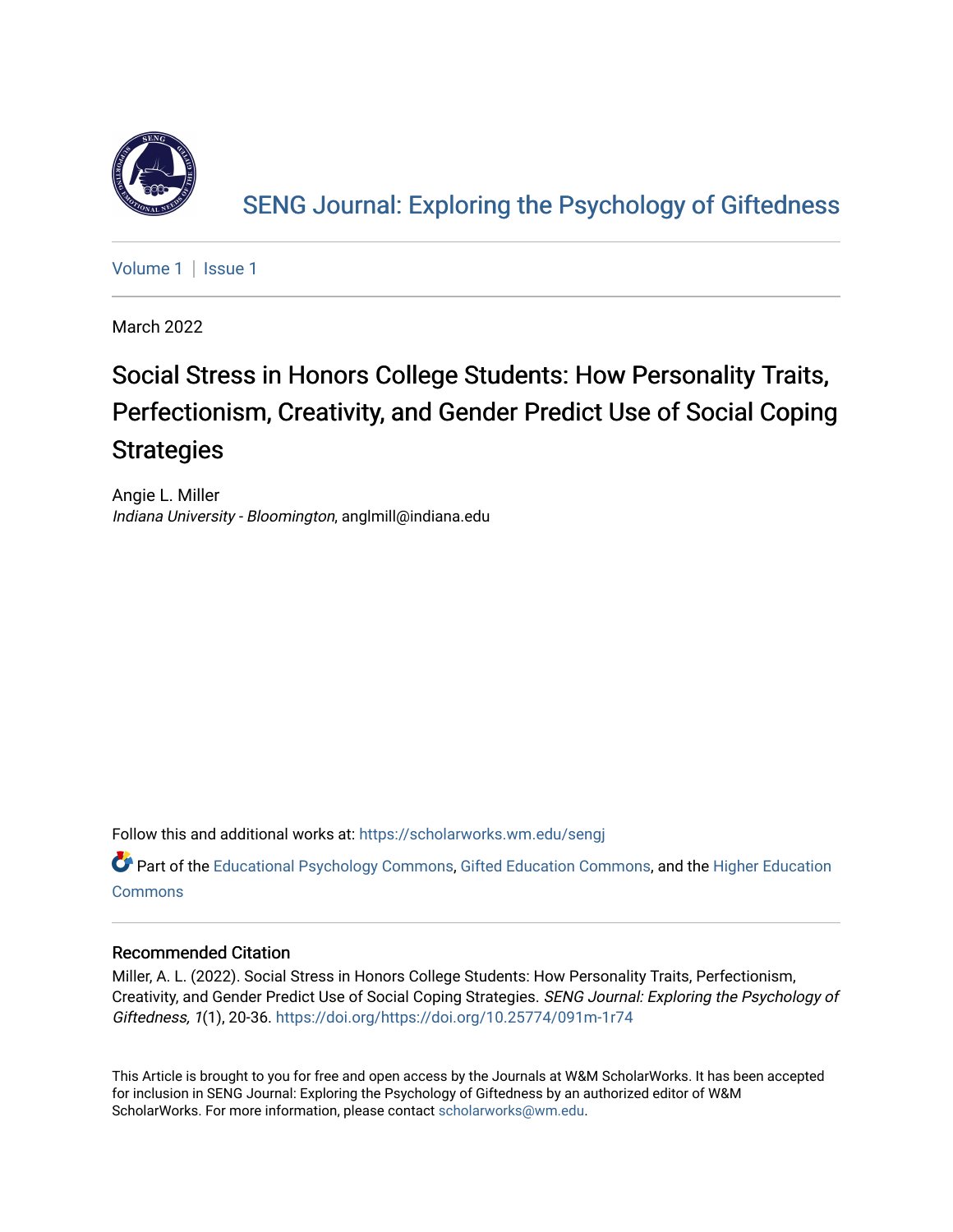**Social Stress in Honors College Students: How <b>Article P Personality Traits, Perfectionism, Creativity, and Gender Predict Use of Social Coping Strategies** 

[Angie L. Miller, Ph. D.](https://orcid.org/0000-0002-5828-235X)



## **Abstract**

Much research has focused on how gifted children and adolescents deal with the social stigmas associated with giftedness. Previous studies indicate that several coping strategies exist, and these are related to personality and other characteristics. However, once these gifted individuals enter higher education, they are often required to shift their coping strategies to deal with stressors and situations in this new environment. This study investigates social coping strategies among honors college undergraduate students, looking at the need for updating the factor structure of a measure of social coping designed for and used with middle and high school students. Results suggest some variation in strategies for the honors college students. Additional results explore how personality traits, creativity, perfectionism, and other demographic characteristics predict the use of certain social coping strategies. This information can be used to mitigate the experience of social stress for this unique student population and address their needs through a supportive and accommodating environment.

**Keywords:** *• honors college • social coping • personality traits • perfectionism • creativity*

## **Literature Review**

Previous research suggests that gifted individuals often feel they are different from other peers their age, and this difference can be exacerbated by the presence of a social stigma associated with giftedness, where gifted individuals do not feel they are entirely socially accepted due to their giftedness (T. Cross et al., 1993; T. Cross et al., 2014). Being labeled as "gifted," whether through formal educational identification programs or informal observations of academic performance, can result in heightened feelings of difference. This stigma can be damaging to social relationships, and even seemingly normal social interactions might be distorted if an individual believes these perceived differences are being consistently applied to them (Coleman & Cross, 1988). In order to deal with the associated social and emotional stress, gifted students acquire various strategies for navigating their educational environment and their interactions with peers of different academic abilities. These strategies can range from proactive to reactive, and from high visibility to invisibility.

It is essential to note that regarding social stigmas, it is less important to document whether the differential treatment is occurring, because if the stigmatized party believes the difference exists, it can influence social interactions nonetheless (Coleman & Cross, 1988). Gifted students may even go so far as to apply these negative stereotypes, in the abstract, to their gifted peers. How nongifted peers treat gifted students can also color future social interactions, even those with their gifted peers (Manor-Bullock et al., 1995). Even younger (elementaryschool aged) students are aware of the social stigma and are known to develop coping strategies that can either positively or negatively impact their social interactions (Eddles-Hirsch et al., 2012). Students tend to experience less stress and fewer emotional issues when schools provide formal support structures to promote inclusion and thus reduce the effect of the stigma (Eddles-Hirsch et al., 2012). The health and social psychology literature has documented that long-term experience as a member of a stigmatized group is associated with chronic stress and other lasting negative social and physical outcomes, with adverse effects on mental and physical health (Frost, 2011; Hatzenbuehler, 2013; Link & Phelan, 2006; Major & O'Brien, 2005). Therefore, it is crucial to address these issues and help individuals experiencing social stigma to develop adequate strategies for coping and stress management. If students have negative experiences in elementary, middle, or high school, they may potentially carry these memories and any resulting learned coping behaviors as they move into higher education settings, even though the specifics of the situations could differ.

Developed initially from a literature review of stress and social difficulties encountered by gifted children and adolescents, the Social Coping Questionnaire  $(SCQ)$ Swiatek, 1995) has been used in many studies with gifted samples over the past three decades. The initial study was done with a sample of 10- to 17-year-olds participating in a gifted summer program, using their responses to survey items developed by a team of experts in the field after reviewing the literature on social stigma and coping for the gifted. A factor analysis with this data suggested five distinct strategies: Denial of Giftedness, Popularity/ Conformity, Peer Acceptance, Fear of Failure, and Activity. However, subsequent use of the instrument has found that the factor structure and internal consistency

DOI: https://doi.org/10.25774/091m-1r74

Address correspondence to Angie L. Miller, Ph. D., Center for Postsecondary Research, Indiana University, 201 N. Rose Ave. Bloomington, IN, 47405. E-mail: anglmill@indiana.edu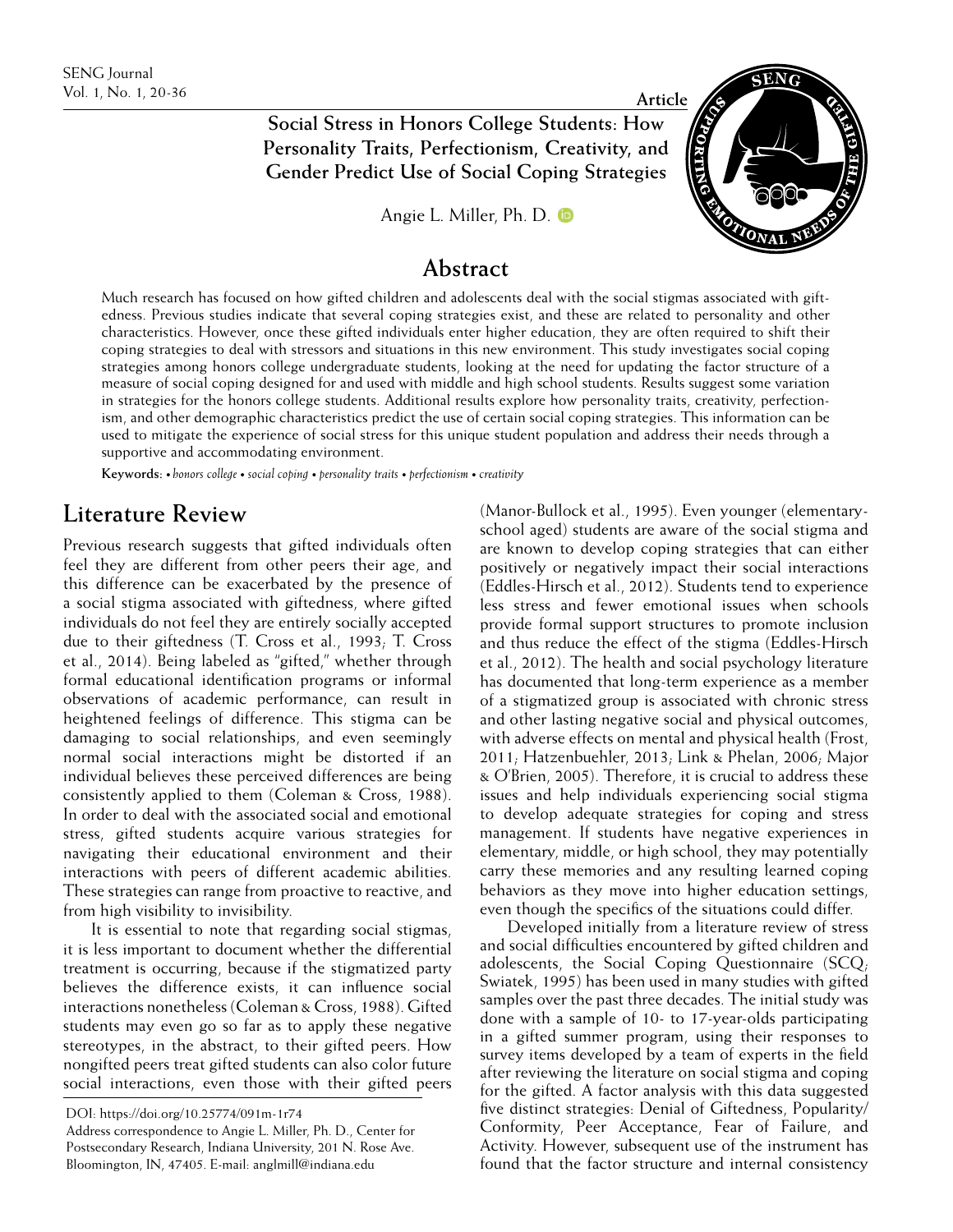often varies depending on the characteristics of the sample. Consequently, accommodations frequently must be made to add or rename strategies that emerge from factor analyses such as helping others, use of humor, and unconcerned (Swiatek, 2001; Swiatek & Dorr, 1998). Research utilizing the measure has found differences in coping depending on the age (Foust et al., 2006; Rudasill et al., 2007; Swiatek & Cross, 2007), gender (Foust et al., 2006; Rudasill et al., 2007), and cultural background (Chan, 2003, 2004, 2005, 2006; Cross et al., 2015; Lee et al., 2012) of the respondents. Furthermore, the instrument has been primarily used with adolescents (Chan, 2003; 2006; Cross & Swiatek, 2009; Jung et al., 2012; Lee et al., 2012; Swiatek, 2001; Swiatek & Dorr, 1998), and sometimes with older children as well (Chan, 2004; Cross et al., 2015; Foust et al., 2006; Rudasill et al., 2007; Swiatek, 1995, 2002; Swiatek & Cross, 2007).

### **Personality**

The "Big Five" or "Five-Factor Model of Personality" is one of the most widely known theories of basic personality traits (Costa & McCrae, 1987). The model includes the five factors of extraversion, agreeableness, conscientiousness, neuroticism, and openness/intellect. Extraversion references the extent to which individuals are sociable, excitable, talkative, and emotionally expressive. Agreeableness describes the extent to which individuals are trusting, amicable, compassionate, and exhibit prosocial behaviors. Conscientiousness portrays the extent to which individuals attend to details in their work, have high levels of effortful control, and demonstrate and persevere with goal-directed behaviors. Neuroticism (sometimes also termed "Emotional Stability") describes the extent to which individuals display negative affect, unstable moods, and low emotional control. Finally, Openness to Experience (sometimes also termed "Intellect") expresses the extent to which individuals are curious, creative, and open-minded.

There is an abundance of research exploring connections between these five personality traits and several other psychological and demographic characteristics (Davis & Palladino, 2000; Mayhew, Selznik, et al., 2016). Some evidence suggests that extraversion might be related to specific social coping strategies such as humor, social interaction, and peer acceptance (Swiatek & Cross, 2007), but connections between social coping and other personality traits within the Five-Factor Model remained largely unstudied in gifted populations. There may also be differences in how individuals respond to stressors in the environment based on personality traits (O'Brien & DeLongis, 1996), and which coping strategies are preferred (Connor-Smith & Flachsbart, 2007).

### **Perfectionism**

Another area of research that concerns the social and emotional development of gifted individuals is the construct of perfectionism. There are several

theoretical models of perfectionism. Hewitt and Flett's (1991) Multidimensional Perfectionism Scale (MPS) conceptualized three different dimensions of perfectionism, all of which focus on setting unrealistic standards and expectations. Individuals scoring high on self-oriented perfectionism (SOP) set unrealistic standards and expectations for themselves. Individuals scoring high on socially prescribed perfectionism (SPP) perceive others as placing unrealistic expectations or standards for them. Finally, those individuals scoring high on other-oriented perfectionism (OOP) hold unrealistic expectations and standards for others. While there is debate over the precise nature and effects of perfectionism among gifted individuals (Greenspon, 2000; Parker 1997; 2002), there is also evidence to suggest that for at least some conceptualizations, perfectionism is a typical quality for many high ability individuals (Parker & Adkins, 1995; Roberts & Lovett, 1994; Schuler, 2000; Speirs Neumeister, 2004, 2017).

Research has associated perfectionism with a variety of adverse outcomes, with several mediating factors identified as well. Some aspects of perfectionism are linked to depression, suicide ideation, general anxiety, substance abuse issues, migraines, and eating disorders (Blatt, 1995; Flett & Hewitt, 2002). Rice and colleagues (2006) found evidence of connections between perfectionism and several aspects of distress among a sample of honors students, including perceived stress, lack of social connectedness, depression, hopelessness, and lack of academic adjustment. Moreover, this particular study found that the negative effects of perfectionism can be intensified by stress, but can also be reduced with strong social connections. Similarly, Chang (2000) found that in samples of both younger and older adults, perfectionism was mediated by stress, with higher amounts of experienced stress decreasing reported life satisfaction as well as increasing negative mood and worry.

### **Creativity**

Creativity is increasingly cited as a component of giftedness, yet it is also important to note that even among gifted individuals, creativity can vary based on the particular definition or type of creativity. There is not full agreement in the field regarding the exact nature or definition of creativity (Davis, 2004). For the purpose of this study, a general description is any behavior or outcome that is both novel and appropriate (Brown, 1989; Runco & Jaeger, 2012), which is the most widely accepted definition in the field. There is some debate over whether creativity functions differently across various domains (Baer, 2012) or whether it is a general set of skills that crosses content areas (Plucker, 1998). However, since the present study looks at a broad array of individuals, it is more fitting to use a domain-general perspective.

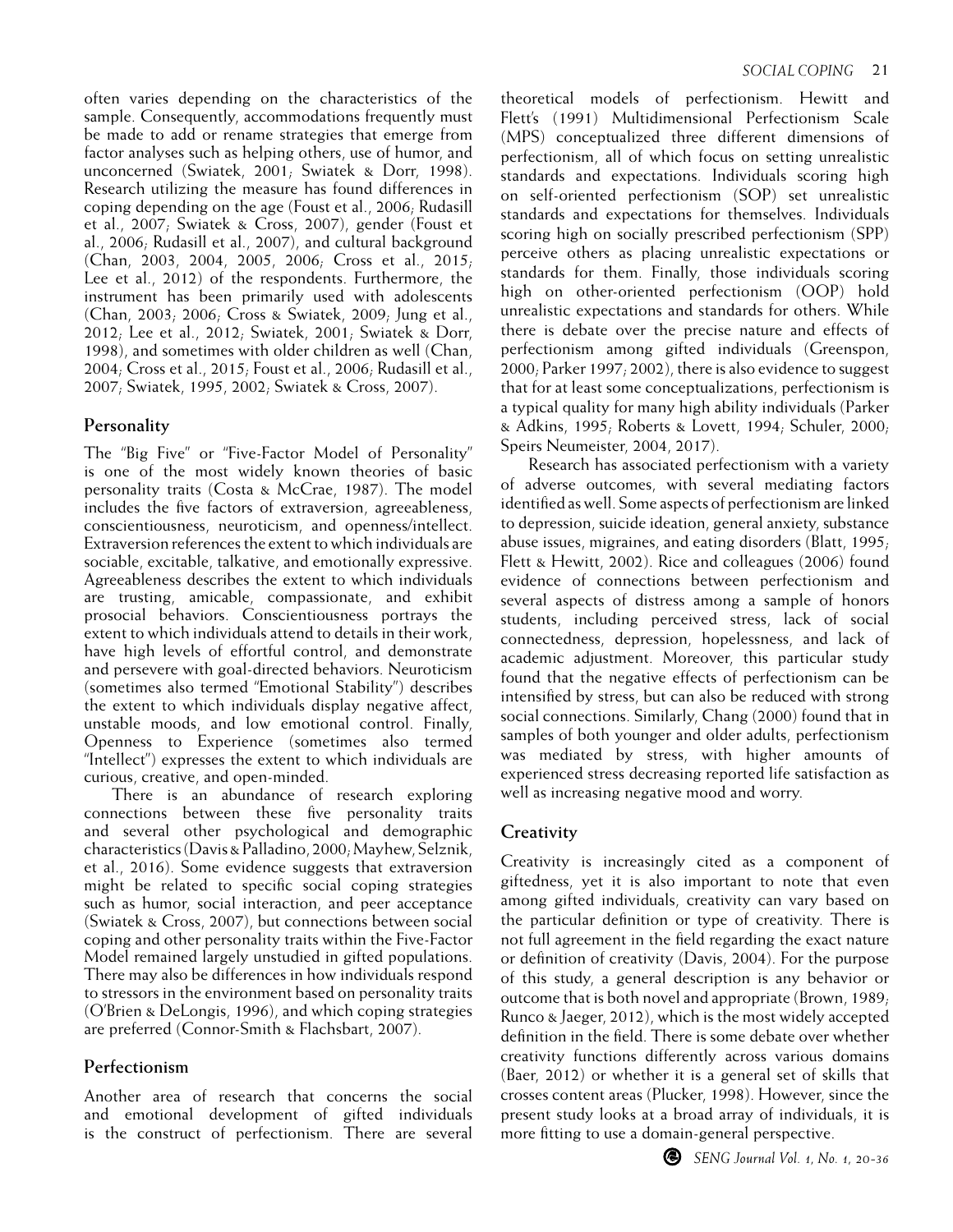As definitions of creativity have progressed, many measures have been established correspondingly. These measures range from self-report instruments (Gough, 1979; Runco et al., 2001) to divergent thinking assessments (Torrance, 1998) to creative product ratings (Amabile, 1996). From a basic methodological standpoint, self-report measures are usually more efficient to administer to large samples (Whitley, 2002) while still retaining the potential to address multiple aspects of creativity through the creation of different subscales. A variety of dimensions are included in these assessments. Some aspects might be deemed more cognitive in nature, such as use of imagination or intellectual problem solving. Other measures are more aligned with an individual's behaviors, such as engaging in creative activities. Still other elements of creativity are considered to be more related to personality, such as desire for spontaneity and openness to ideas. Measures can encapsulate multiple dimensions or focus on individual ones. One such multi-dimensional self-report instrument, the Scale of Creative Attributes and Behaviors (Kelly, 2004), centers on the measurement of Creative Engagement, Creative Cognitive Style, Spontaneity, Tolerance, and Fantasy. These different dimensions are described as follows:

Creative engagement refers to enjoying creative activities and routinely spending time working on something creative. Creative cognitive style refers to the cognitive aspect of creativity which has often been linked with intelligence (divergent thinking and problem solving). Spontaneity is a style characterized by impulsivity and excitement seeking. Tolerance is the attitude of flexibility and openness to ideas and experience. And finally, fantasy is a mental activity of creativity, namely daydreaming and imagination. (Kelly, 2004, p. 594)

Creativity has also been studied within gifted populations. Some research provides support for a slight creative advantage for gifted individuals. Runco (1987) found advantages in self-reported creative activities that were small in magnitude, while more recently, Guignard and colleagues (2016) found a modest relationship between intelligence and creativity in children in the verbal domain. However, other studies reveal more pronounced differences. For instance, Ward and colleagues (1999) found that gifted adolescents outperformed a control group of general education college students on a measure of creativity that involved generating several different ideas. The findings of another study (Miller, 2016) suggest small to moderate effect sizes when comparing the self-reported creativity scores of honors college and general education students.

*SENG Journal Vol. 1, No. 1, 20-36* Some research indicates that creative identity can be incorporated into coping mechanisms for gifted individuals (Sowa & May, 1997), although the exact functioning of this process needs more research. Furthermore, creative engagement has also been shown

to generally yield positive effects on psychological wellbeing (Csikszentmihalyi, 1996). Empirical research suggests that engaging in creative activities can serve to alleviate stress (Nicol & Long, 2010), and the more creative and innovative an organizational climate, the lower the perceived stress of the employees (Talbot et al., 1992). Creativity can have a social component as well, and there is empirical evidence connecting creative thinking to the use of humor (Murdock & Ganim, 1993; Ruch & Heintz, 2018). This connection is important, as there is a long history of research showing that humor is beneficial to mental health, including lowering loneliness and depression as well as raising self-esteem and wellbeing (Overholser, 1992; Nezlek et al., 2021; Schneider et al., 2018). Research also suggests that both intelligence and creative potential are related to humor production (Christensen et al., 2018; Kellner & Benedek, 2017), adding further nuance to the empirical connections between creativity and intelligence and a consideration for the current study as well.

#### **Honors Colleges & Programs**

It is crucial to point out that for any examination of high achieving students within honors colleges or programs, there are many differences in the goals and actual implementation of such programs. An "honors college" or "honors program" at one university might vary in a multitude of ways from a unit or program with the same title at another university. Admissions policies are created within a set of institutionally determined criteria (Cognard-Black & Spisak, 2019); sometimes honors students are admitted as first-years before starting at the university while others are granted honors status only after earning a minimum number of credit hours or based on a grade-point-average cutoff at the university (Schuman, 2006). However, because most honors colleges do include a minimum GPA (high school or college) requirement and/or standardized test criteria for admissions (Cognard-Black et al., 2017), yet do not require the IQ and other cognitive testing prominent in many K-12 programs (Carman, 2013), these students should technically be categorized as "high ability" (rather than "gifted"). This difference is necessary to consider when using honors college students in replications of research originally done with younger, traditionally identified gifted K-12 populations. Nonetheless, it is extremely likely that honors college students have been identified as gifted at some point during their previous schooling. It is a fairly common practice in gifted education research to use samples of undergraduate honors students as a proxy for gifted young adults (Rinn & Plucker, 2019).

While there tends to be great diversity in what an honors college looks like in practice, they nevertheless share some distinguishable features: Unique and more academically demanding versions of general education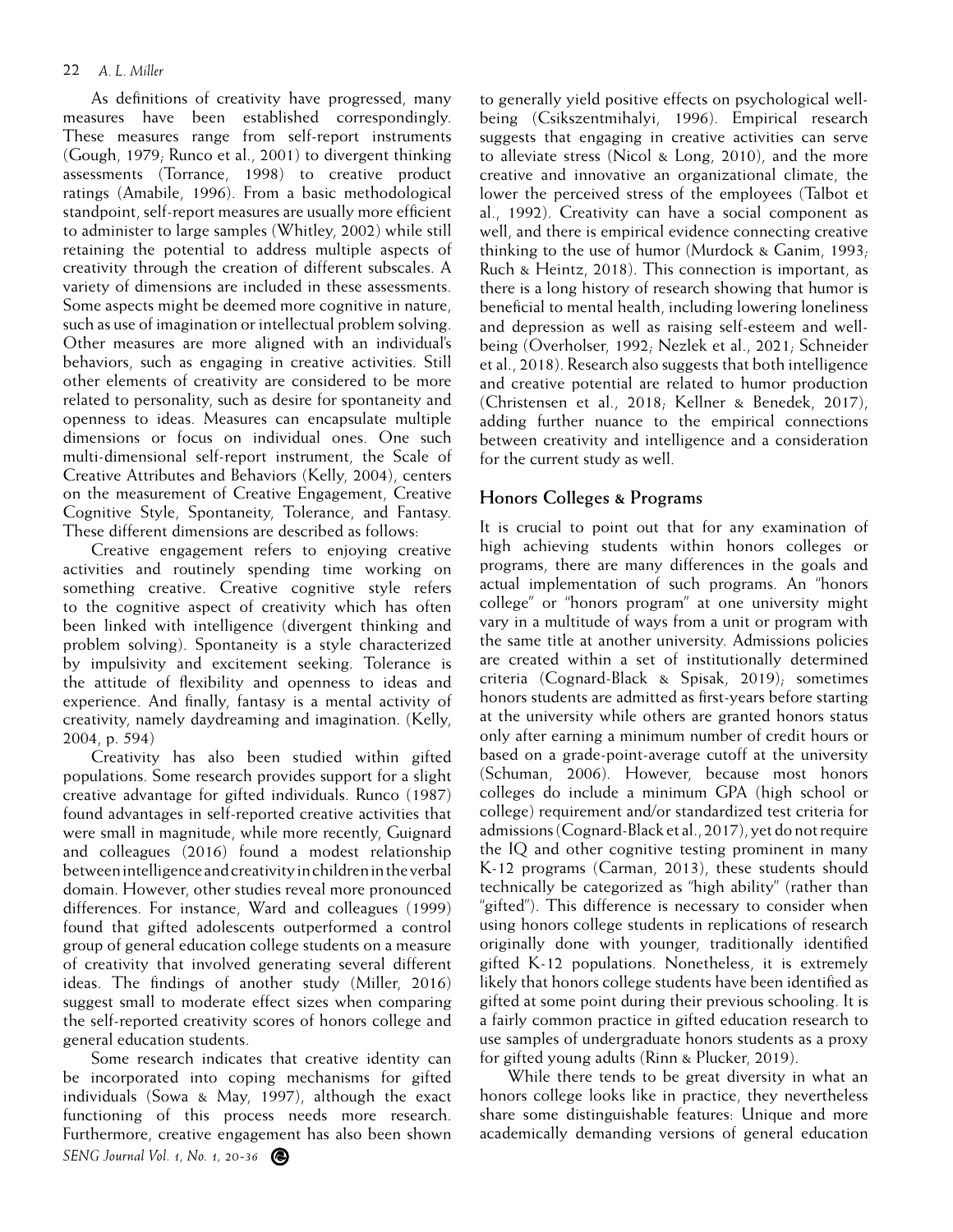courses, smaller class sizes for greater student-faculty interaction, and more rigorous courses such as colloquia or seminars (Cognard-Black et al., 2017; Fischer, 1996; Sederberg, 2005). Many of these classes are interdisciplinary, and students are free to choose from any major offered at the university. Students within honors colleges are often required to complete a final thesis, capstone, or creative project before graduation (Digby, 2005). A systematic exploration of honors curricula found that most programs require independent research elements, but there is more disparity when it comes to other high-impact practices such as internships, study abroad, and service learning (Cognard-Black & Savage, 2016). It is common for universities to also provide special residence halls or study rooms available exclusively for honors students (Reichert, 2007; Rinn & Plucker, 2019; Scott et al., 2017) in addition to honors-designated academic advisors (Johnson et al., 2018).

Students may start their honors program with strong expectations for their college experience (Rinn, 2008), yet these expectations may or may not be met, depending on the implementation of each program (Rinn & Plucker, 2004; 2019). Research indicates that participating in an honors program is related to various positive outcomes, including academic achievement, cognitive gains, academic self-concept, self-efficacy, and effective use of learning strategies (Furtwengler, 2015; Miller & Dumford, 2018; Rinn, 2007; Rinn & Plucker, 2019; Seifert, 2009; Seifert et al., 2007). Similarly, honors faculty are more likely to encourage use of learning strategies, collaborative learning, and student-faculty interaction (Miller et al., 2021). Furthermore, studies demonstrate that honors students are higher in subjective wellbeing, compared with their non-honors peers (Plominski & Burns, 2018), and report that honors participation included rewarding interpersonal experiences with other honors students (Mammadov et al, 2018; Perrone et al., 2010). Students in honors programs also report that the development of meaningful relationships with faculty is a major benefit of participation (Dean, 2019). All of these cognitive, social, and personal elements should be considered in attempts to extend research using gifted middle and high school samples to honors students in a higher education setting. While the literature supports a variety of positives associated with honors program participation (Young et al., 2016), less is known about potential negative experiences and outcomes of honors programs, and how early social experiences for the gifted are contributing to their college experience. It may be the case that once they reach their postsecondary education, these gifted students who previously experienced social stigma are in an environment where social coping strategies are less necessary.

# **The Current Study**

After reviewing the literature, there is an apparent need for studies that explore social coping among high ability populations in higher education. Much of the study of

gifted individuals focuses on K-12 populations, but it is important to extend findings into adult populations as one does not "grow out" of giftedness (Streznewski, 1999). Given that many honors students have previously been identified as gifted, it is also important to explore more deeply the experiences of these students, as a means of bridging higher education and gifted education research. The current study will address this by 1) exploring the factor structure of a previously established measure of social coping strategies and 2) looking at psychological and demographic constructs that might predict the use of these established social coping strategies for honors college students. Honors students might have developed these strategies at various points in their educational paths, some beginning early on and others at later points. Because the educational and social experiences of college students are somewhat different from those of middle and high school students, it logically follows that once they reach higher education, individuals may need to alter their social coping strategies. Therefore, the first research question of this study will address the structure and frequency of use of these strategies in a sample of honors students. Once the structure for the use of these social coping strategies has been identified, the second research question will explore what other characteristics might be related to the use of each strategy, specifically looking at how demographics, personality traits, perfectionism, and creativity might predict the use of certain social coping strategies.

# **Method**

### **Participants**

The participants were 432 students in the honors college of a Midwestern university, ranging in age from 17 to 23 years ( $M = 19.6$ ,  $SD = 1.4$ ). The respondents were 26.4% male and 73.6% female. Each class was represented, with freshmen (40.9%), sophomores (24.3%), juniors (14.3%), and seniors (19.3%) included in the sample. The majority of students (93.5%) reported their ethnicity as Caucasian. Although there were more females than males, and more Caucasian than minority students in the sample, these respondent characteristics did not differ significantly from the demographics of the entire honors college population at this institution at the time of data collection, so the sample was highly representative and not biased in terms of gender or ethnicity. A majority (78%) of the students reported that at least one parent had completed a 4-year degree.

Admissions to the honors college is based upon standardized test scores (SAT and ACT), high school GPA, recommendations, and writing samples. Students apply for admission in concordance with their application to the university and begin taking honors courses in the first semester of their first year. Students admitted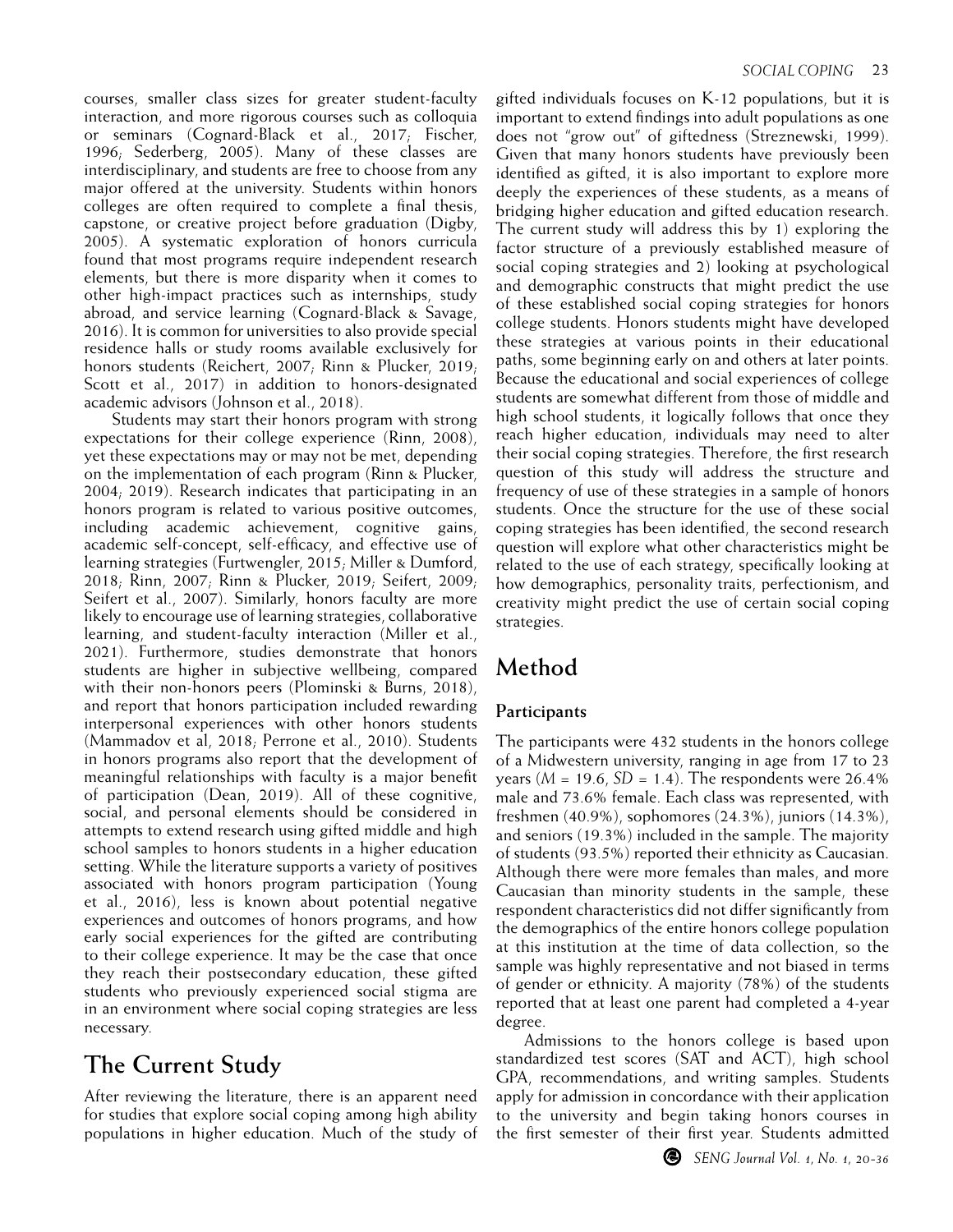|                                          | Measure                  | # of items | Cronbach's $\alpha$ |
|------------------------------------------|--------------------------|------------|---------------------|
|                                          | Creative Engagement      | 4          | .88                 |
|                                          | Creative Cognitive Style | 4          | .81                 |
| Scale of Creative Attributes & Behaviors | Spontaneity              | 4          | .83                 |
|                                          | Tolerance                | 4          | .80                 |
|                                          | Fantasy                  | 4          | .76                 |
|                                          | Extraversion             | 8          | .88                 |
|                                          | Agreeableness            | 9          | .80                 |
| Big Five Inventory                       | Conscientiousness        | 9          | .83                 |
|                                          | Neuroticism              | 8          | .86                 |
|                                          | Openness to Experience   | 10         | .83                 |
|                                          | Self-Oriented            | 15         | .91                 |
| Multidimensional Perfectionism Scale     | Other-Oriented           | 15         | .82                 |
|                                          | Socially Prescribed      | 15         | .86                 |

Table 1: Cronbach's Alpha Coefficients

into the honors college have the option of living in the honors college designated residence hall, but it is not a requirement. The vast majority (92%) reported having participated in gifted programming during elementary, middle, and/or high school, although the types of programming and amount of exposure varied widely (acceleration, enrichment, extracurricular, etc.).

#### **Data Collection Procedures**

Students were recruited through an email requesting their participation in a research study about the psychological development of high ability students. All students in the honors college received this email, which contained a link to the online survey instrument, comprised of a battery of 12 instruments and demographic items. The surveys were completed online during a single untimed login session. An incentive raffle for a free mp3 player was used, and approximately 26% of all honors college students participated. Four separate recruitment periods took place over the spring of 2008, fall of 2008, spring of 2009, and spring of 2011. Students completing the survey instrument more than once had their second set of responses deleted from the sample, so each case in the data set represents a unique respondent.

#### **Materials**

*SENG Journal Vol. 1, No. 1, 20-36* Multidimensional Perfectionism Scale (MPS). The MPS (Hewitt & Flett, 1991) measured perfectionism with a 45-item scale to assess self-oriented, other-oriented, and socially prescribed perfectionism. Participants indicated their level of agreement with statements about certain perceptions and behaviors (i.e., "I strive to be the best at everything I do" and "My family expects me to be perfect") using a 7-point Likert-type scale ranging from "Disagree"

to "Agree." Three subscale scores were calculated from the responses, with higher scores indicating higher levels of perfectionism. Scores for each subscale can range from 15 to 105. Cronbach's alphas for the current study are found in Table 1.

Big Five Inventory (BFI-44). This revised version (John et al., 1991; John & Srivastava, 1999; reprinted in Benet-Martinez & John, 1998) of traditional Five-Factor Model measures is a 44-item non-timed inventory, providing information on the traits of neuroticism, extraversion, openness/intellect, agreeableness, and conscientiousness. The instrument instructs participants to indicate their level of agreement with statements about typical reactions and behaviors (e.g., "I see myself as someone who…has an active imagination" and "is reserved"), using a 5-point Likert-type scale ranging from "Disagree strongly" to "Agree strongly." Five subscale scores are provided, with higher scores indicating greater tendencies for the trait. Scores can range from 8 to 50, depending on the subscale. Cronbach's alphas for the current study are found in Table 1.

Scale of Creative Attributes and Behaviors (SCAB). The SCAB is a self-report creativity measure (Kelly, 2004) designed to assess the dimensions of Creative Engagement, Creative Cognitive Style, Spontaneity, Tolerance, and Fantasy. This 20-item scale instructs participants to indicate their level of agreement with statements about typical attitudes, characteristics, and behaviors (i.e., "I enjoy creating new things," "I am flexible in my thinking," and "I often fantasize") using a 7-point Likert-type scale ranging from "Strongly disagree" to "Strongly agree." Five subscale scores and one overall score are provided, with higher scores indicating higher levels of creativity. The overall score can range from 20 to 140, while the subscale scores can range from 4 to 28. Only the five subscales were used in the analyses. Cronbach's alphas are found in Table 1.

Social Coping Questionnaire (SCQ). This revised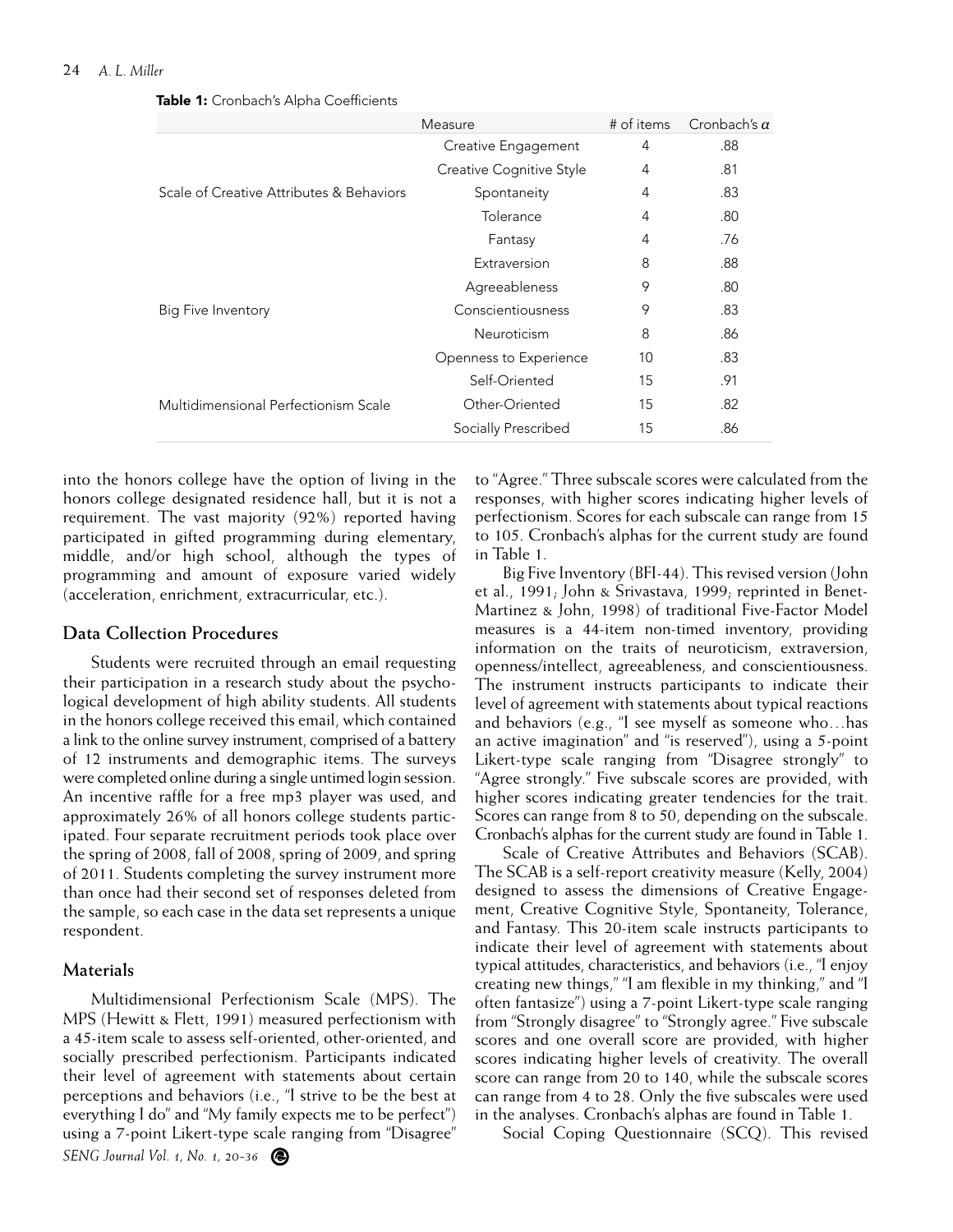#### Table 2: Social Coping Exploratory Factor Analysis Results

| Questionnaire Item |                                                                                                      | Rotated Factor Loadings |
|--------------------|------------------------------------------------------------------------------------------------------|-------------------------|
|                    | Denying Giftedness                                                                                   |                         |
| SCQ11              | People think that I am gifted, but they are mistaken.                                                | .82                     |
| SCQ34              | I don't think that I am gifted.                                                                      | .79                     |
| SCQ23              | I am not gifted; I am just lucky in school.                                                          | .60                     |
| SCQ27              | As I get older and academic work gets more difficult, people will stop seeing me as gifted.          | .56                     |
| SCQ31              | There are many people who are more gifted than I am.                                                 | .46                     |
|                    | Resisting Popularity                                                                                 |                         |
| SCQ <sub>2</sub>   | I don't worry about whether or not I am popular.                                                     | .85                     |
| SCQ16              | It doesn't matter what other people think about me.                                                  | .67                     |
| SCQ9               | Being popular is not important in the long run.                                                      | .63                     |
| SCQ15              | I try to act very much like other students act. (Reverse-coded)                                      | .44                     |
| SCQ22              | I try to look very similar to other students. (Reverse-coded)                                        | .38                     |
|                    | <b>Activity Level</b>                                                                                |                         |
| SCQ13              | I spend quite a bit of time on extracurricular activities.                                           | .96                     |
| SCQ6               | I find friends who have interests similar to mine by getting involved in extracurricular activities. | .71                     |
| SCQ32              | I keep myself quite busy most of the time.                                                           | .53                     |
| SCQ17              | Because of all my activities, I don't have time to worry about my popularity.                        | .46                     |
|                    | Using Humor                                                                                          |                         |
| SCQ21              | I tell a lot of jokes in school.                                                                     | .83                     |
| SCQ4               | People think of me as a "class clown."                                                               | .73                     |
| SCQ14              | I'm good at making people laugh.                                                                     | .60                     |
| SCQ28              | Most people see me as quite serious. (Reverse-coded)                                                 | .49                     |
|                    | Peer Acceptance                                                                                      |                         |
| SCQ26              | Being gifted does not hurt my popularity.                                                            | .72                     |
| SCQ3               | I would fit in better at school if I were not gifted. (Reverse-coded)                                | .63                     |
| SCQ10              | Other students do not like me any less because I am gifted.                                          | .61                     |
| SCQ19              | If I were not gifted, other kids in my school would not like me any more or less than they do now.   | .61                     |
|                    | <b>Helping Others</b>                                                                                |                         |
| SCQ <sub>5</sub>   | I explain course material to other students when they don't understand it.                           | .86                     |
| SCQ <sub>20</sub>  | I try to use what I know to help other students.                                                     | .76                     |
| SCQ12              | People come to me for help with their homework.                                                      | .61                     |
|                    |                                                                                                      |                         |

\*Extraction method: Maximum Likelihood; Rotation method: Promax (oblique)

\*\*Kaiser-Meyer-Olkin statistic = .74; Maximum Likelihood *χ*<sup>2</sup> = 438.86, *p* < .001; Factor correlations *r* = -.21 to .40

\*\*\*Factor 1 eigenvalue explains 16.1% variance; Factor 2 = 10.98%; Factor 3 = 9.77%; Factor 4 = 8.94%; Factor 5 = 7.42%; Factor 6 = 5.87%

version (Swiatek, 2001) is a self-report measure of different coping strategies that individuals might use to deal with the social stigma associated with giftedness. The SCQ is a 34-item non-timed instrument that instructs participants to report the extent to which a statement is true for them (e.g., "I spend quite a bit of time on extracurricular activities" and "I tell a lot of jokes in school") using a 7-point Likert-type scale ranging from "Strongly false" to "Strongly true." Seven subscale scores for (1) denial of giftedness, (2) using humor, (3) maintaining a high

activity level, (4) denying a negative impact of giftedness on peer acceptance, (5) conformity, (6) helping others, and (7) minimizing one's focus on popularity, as well as one overall score, can be calculated from the responses, with higher scores indicating greater use of the strategy. Item responses are averaged, so scores can range from 1 to 7 depending on the subscale. However, reliability analysis for the original seven social coping subscales for this sample yielded lower than desirable Cronbach's alphas, ranging from .50 to .77 (with three of the seven subscales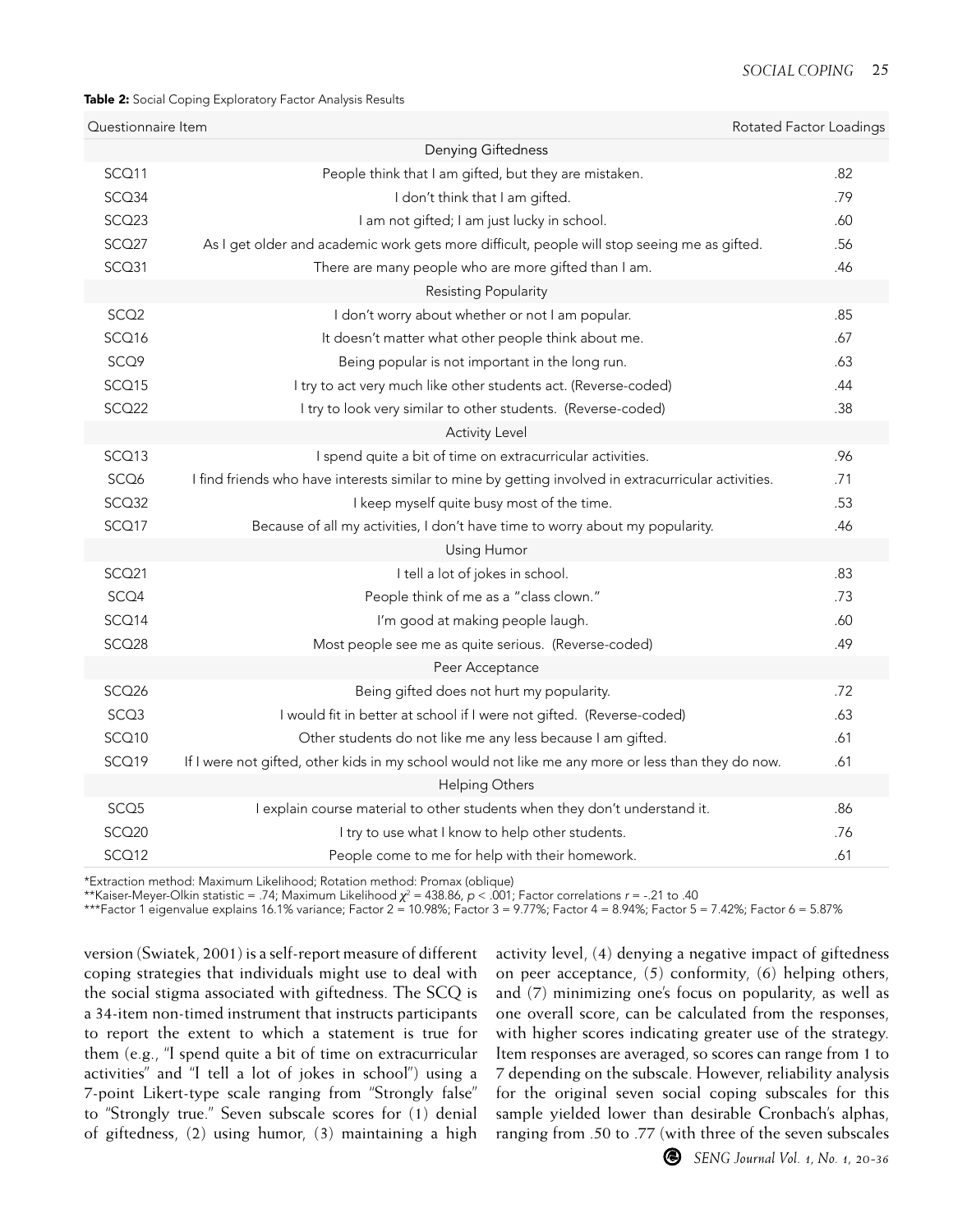falling below .7). Therefore, this study developed new subscales for this instrument (see the Results section).

#### **Data Analysis**

Due to the unacceptably low Cronbach's alphas derived from the previous SCQ subscales of denial of giftedness, using humor, maintaining a high activity level, denying a negative impact of giftedness on peer acceptance, conformity, helping others, and minimizing one's focus on popularity (Swiatek, 2001), in the first stage of analyses an exploratory factor analysis was conducted to determine the factor structure for this group of honors college students. All items were subjected to an exploratory factor analysis using the Maximum Likelihood extraction method with a Promax (oblique) rotation. Six subscales were created based on this EFA, with five factors retaining their original names, one given an adjusted name to reflect a slightly different construct, and one original subscale dropped completely.

In the next stage of analysis, Ordinary Least Squares regression was used to create six separate models, with each of the social coping strategies as the outcome variable. The predictor variables were entered into the model in four blocks as a way to estimate the unique effect of each block. The demographic variables were first introduced as the first step independent variables in the model: gender (dummy-coded), first-generation status (dummy-coded), and amount of previous gifted program exposure. In the second step, the personality trait variables of Extraversion, Agreeableness, Conscientiousness, Neuroticism, and Openness/Intellect were added. In the third step, the perfectionism variables of Self-Oriented Perfectionism, Other-Oriented Perfectionism, and Socially Prescribed Perfectionism were added. In the fourth step of the modelling process, the five creativity variables of Creative Engagement, Creative Cognitive Style, Spontaneity, Tolerance, and Fantasy were added.

# **Results**

### **Exploratory Factor Analysis**

*SENG Journal Vol. 1, No. 1, 20-36* The factor structure for the 34-item SCQ was examined, after it was determined that the published subscales (Swiatek, 2001) did not meet generally accepted standards for reliability. The Kaiser-Meyer-Olkin statistic for the 34-item scale was .739, indicating that the factorability of the items was "middling" (Kaiser, 1974, p. 35). Maximum Likelihood Estimation was the chosen extraction method. A Promax rotation was selected, choosing an oblique rather than orthogonal rotation because some of the factors appeared to be moderately correlated (*r* = -.249 to .419). A seven-factor solution was used, in order to explore whether the solution would conceptually align with the originally derived subscales.

Most of the constructs were similar, although one subscale was uninterpretable and only had two items with loadings above 0.40. A cut-off factor loading of 0.40 was used to determine whether items were considered to be associated with a factor (Kline, 1994). All but seven items met the cutoff criteria for at least one factor, and these non-loading items were excluded from further consideration in the subscales. Once these non-loading and uninterpretable items were dropped and a six-factor solution was used, this solution was interpretable and supported by examination of scree plots and using the criteria of eigenvalues greater than one.

The six factors, after rotation, accounted for 59% of the variance. Pattern matrix factor loadings can be found in Table 2. Based on the results of the exploratory factor analysis, the factors were interpreted as follows: Factor 1 – Denying Giftedness; Factor 2 – Resisting Popularity; Factor 3 – Activity Level; Factor 4 – Using Humor; Factor 5 – Peer Acceptance; and Factor 6 – Helping Others. The internal consistency for each new subscale was also examined, and Cronbach's alphas can be found in Table 3. These new alphas improved substantially over those associated with the original subscales (McMillan & Schumacher, 2001).

### **OLS Regression Models**

The overall findings from all six models suggest that certain personality traits, aspects of perfectionism, creativity, and demographics affected students' use of social coping strategies (Tables 4 and 5). The predictor variables accounted for 4.6% to 35.3% of the total variance on social coping subscale scores (with significance levels for all total  $R^2$  values at  $p < .001$ ; see Table 4). The demographics included in the first block significantly contributed as change in variance (as *ΔR*<sup>2</sup> ) to the models predicting Denying Giftedness, Activity Level, Using Humor, and Helping Others. The personality traits in the second block significantly contributed to predicting all strategies but Resisting Popularity. The perfec tionism subscales in the third block significantly contributed to predicting the strategies of Resisting Popularity, Activity Level, Peer Acceptance, and Helping Others. Finally, the creativity components in the fourth block significantly contributed to predicting the strategies of Using Humor and Helping Others. Personality traits contributed the largest proportion of variance for all models but the one predicting Resisting Popularity (for which perfectionism contributed the largest proportion).

The patterns of significant predictors differed for each of the coping strategies (Table 5). Generally, this suggests that honors students have developed a variety of strategies to deal with the social stress that arises from the stigma of giftedness, which they may be experiencing at fluctuating levels. In the model including Denying Giftedness as the outcome variable, Extraversion, Conscientiousness,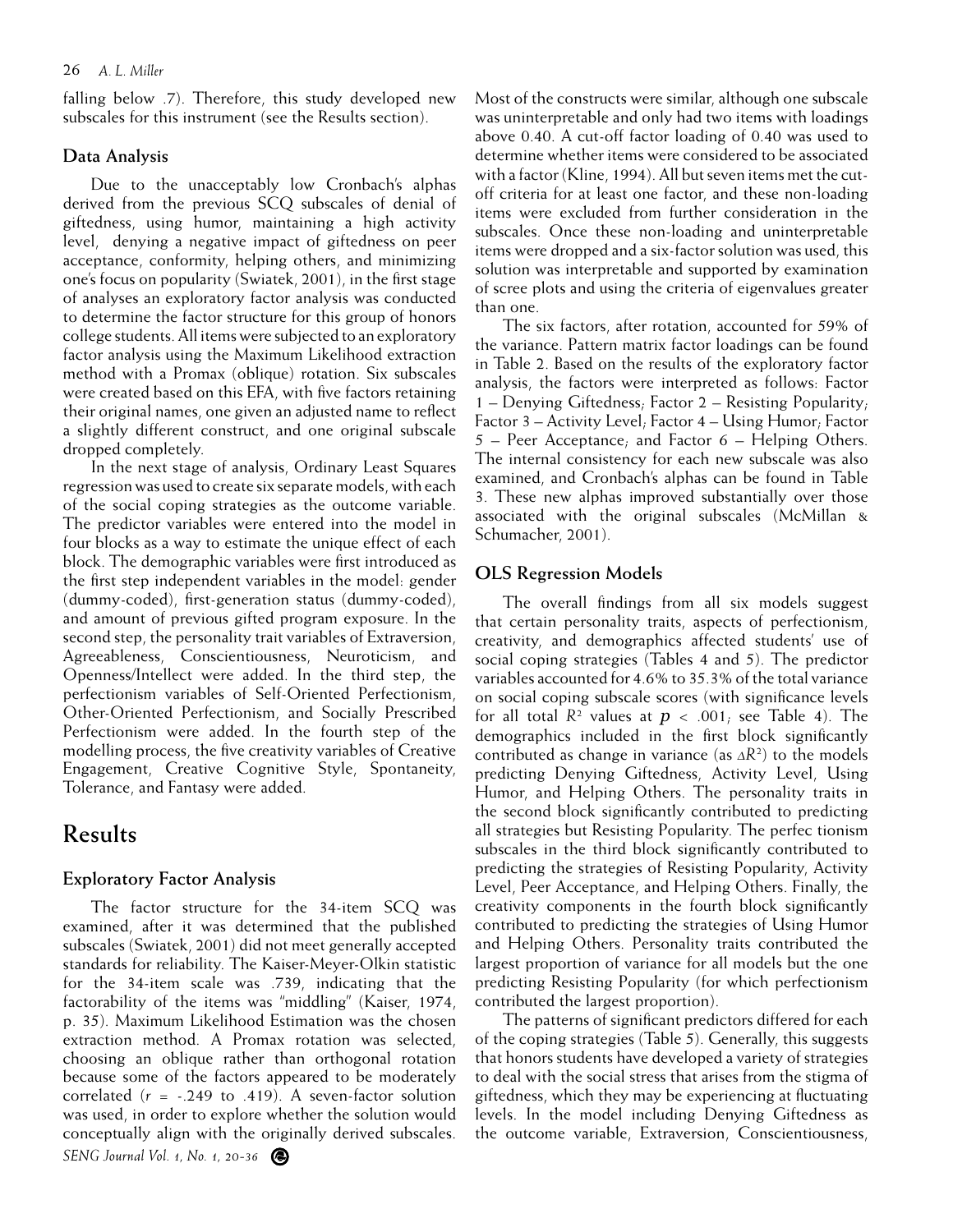|                      | Number of Items | Cronbach's $\alpha$ | Mean | SD   |
|----------------------|-----------------|---------------------|------|------|
| Denying Giftedness   | 5               | .79                 | 4.06 | 1.18 |
| Resisting Popularity |                 | .74                 | 4.58 | 1.19 |
| Activity Level       | 4               | .76                 | 4.85 | 1.31 |
| Using Humor          | 4               | .75                 | 3.77 | 1.25 |
| Peer Acceptance      | 4               | .73                 | 5.24 | 1.17 |
| Helping Others       | 3               | .77                 | 5.52 | 1.04 |

Table 3: Cronbach's Alphas, Means, and Standard Deviations for the Revised Social Coping Subscales

Openness/Intellect, and previous gifted program exposure were significant negative predictors, suggesting that the higher one is on each of these traits, the less likely they are to engage in that coping strategy. Conversely, Neuroticism, Socially Prescribed Perfectionism, and Gender were significant positive predictors, meaning that those higher in neuroticism and socially prescribed perfectionism, as well as females were more likely to deny their giftedness. The model including Resisting Popularity as the outcome variable suggested that there were negative relationships for Self-Oriented Perfectionism and Openness/Intellect, but a positive association for Creative Engagement. For the Activity Level model, Extraversion, Agreeableness, Consciousness, Socially Prescribed Perfectionism, and Creative Engagement were all positively associated with this strategy.

The model including Using Humor as the outcome variable had a mix of positive and negative predictors. Previous Gifted Program Exposure, Extraversion, and Spontaneity were significant and positive predictors of this strategy; males were also more likely to use humor as a coping strategy. Conscientiousness was a negative predictor of Using Humor, with those higher in Conscientiousness being less likely to use this coping strategy. When Peer Acceptance was the outcome variable, Self-Oriented Perfectionism was negatively associated with feelings of being accepted by one's peers, while Neuroticism, Openness/Intellect, and Socially Prescribed Perfectionism were positvely associated with this strategy. Finally, there were several positive predictors within the Helping Others model, with Extraversion, Agreeableness, Socially Prescribed Perfectionism, Creative Cognitive Style, and Tolerance all showing significant and positive associations.

# **Discussion**

### **Use of Social Coping Strategies**

One central finding from this study suggests that the experience of high achieving individuals in higher education seems to be rather different from those experiences of younger students. The new factor structure that arises from this young adult population suggests that honors college students are experiencing, and therefore responding to, social stressors differently than students in middle school or high school. This could be due to age alone, but more likely is a combination of age as well as differences in environment. Conformity was no longer a coping strategy, and the originally named focus on popularity was shifted to resisting popularity to accommodate a slightly different grouping of items (some of which were reverse-coded). This distinction makes sense because these students are not only at a different stage from a developmental perspective (Berk, 2009), but they are in a new setting as well. They are generally more independent as college students, often no longer living full-time with parents/guardians. They have more control over many of their social interactions, and because they

|  | <b>Table 4:</b> Summary Statistics for Ordinary Least Squares Regression Models |  |  |
|--|---------------------------------------------------------------------------------|--|--|
|  |                                                                                 |  |  |

|                       | Total $R^2$ :<br><b>Full Model</b> | $\Delta R^2$ Block 1:<br>Demographics | $\Delta R^2$ Block 2:<br>Personality | $\Delta R^2$ Block 3:<br>Perfectionism | $\Delta R^2$ Block 4:<br>Creativity |
|-----------------------|------------------------------------|---------------------------------------|--------------------------------------|----------------------------------------|-------------------------------------|
| Denying Giftedness    | $19***$                            | $.03***$                              | $.15***$                             | .01                                    | .00                                 |
| Resisting Popularity  | $.05***$                           | .00                                   | .01                                  | $.02*$                                 | .02                                 |
| <b>Activity Level</b> | $.35***$                           | $.04***$                              | $.28***$                             | $.02**$                                | .01                                 |
| Using Humor           | $.35***$                           | $.04***$                              | $79***$                              | .00                                    | $.03***$                            |
| Peer Acceptance       | $.16***$                           | .000                                  | $10***$                              | $.06***$                               | .00                                 |
| Helping Others        | $21***$                            | $.02*$                                | $.13***$                             | $.02**$                                | $.04***$                            |

\**p* < .05; \*\**p* < .01; \*\*\* *p* < .001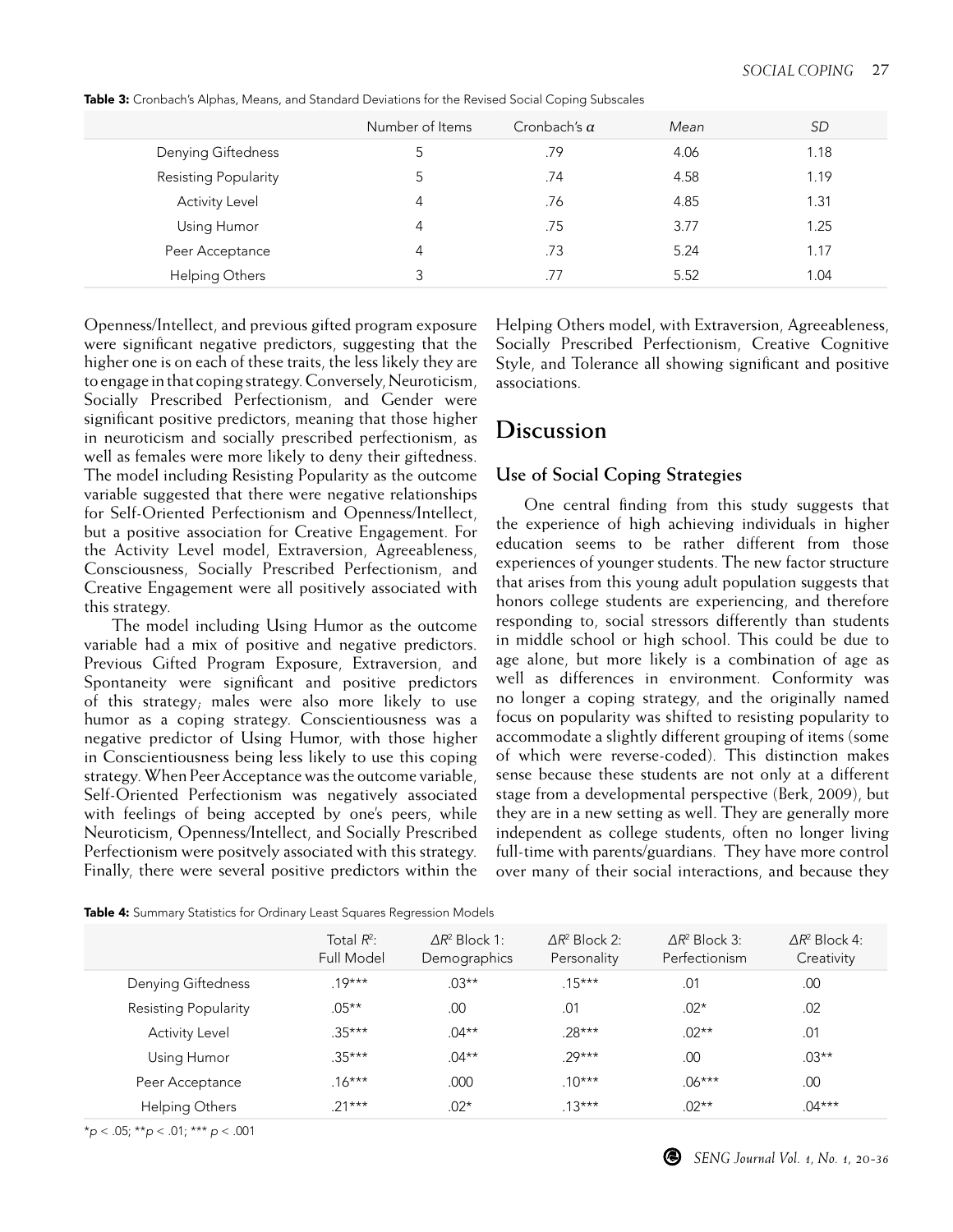| Table 5: Ordinary Least squares Reader for Social Coefficients for Social Coping Subscales (Block 4) |                                  |                       |                                                       |                         |                               |                   |                       |                |         |                    |         |                   |
|------------------------------------------------------------------------------------------------------|----------------------------------|-----------------------|-------------------------------------------------------|-------------------------|-------------------------------|-------------------|-----------------------|----------------|---------|--------------------|---------|-------------------|
|                                                                                                      |                                  | Giftedness<br>Denying |                                                       | Popularity<br>Resisting |                               | Activity<br>Level |                       | Using<br>Humor |         | Acceptance<br>Peer |         | Helping<br>Others |
|                                                                                                      | $\mathsf{Coeff}.\ \beta$<br>Std. | Sig                   | $\text{\small{Co}}\text{\small{eff}}$ $\beta$<br>Std. | Sig                     | $\text{Coeff.} \beta$<br>Std. | Sig               | Coeff. $\beta$<br>Std | G:G            |         | <u>io;</u>         |         | <u>Sig</u>        |
| Gender                                                                                               | 0.13                             | ∗                     | 0.08                                                  |                         | 0.08                          |                   | $-0.18$               | $***$          |         |                    |         |                   |
| First-generation status                                                                              | <b>O.O2</b>                      |                       | 0.06                                                  |                         | 90°C                          |                   | 0.002                 |                |         |                    |         |                   |
| Previous gifted program exposure                                                                     | $-0.10$                          |                       | 90.0                                                  |                         | -0.06                         |                   |                       | $\ddot{*}$     |         |                    |         |                   |
| Extraversion                                                                                         | $110 -$                          |                       | <b>0.02</b>                                           |                         | 0.23                          | $***$             |                       | $***$          |         |                    |         | $***$             |
| Agreeableness                                                                                        | $-0.02$                          |                       | <b>-0.09</b>                                          |                         | 0.27                          | $***$             |                       |                |         |                    |         | $***$             |
| Conscientiousness                                                                                    | $-0.14$                          |                       | 60'0                                                  |                         | 670                           | $***$             |                       |                |         |                    |         |                   |
| Neuroticism                                                                                          | 0.16                             | $^{*}$                | $-0.10$                                               |                         | $-0.01$                       |                   |                       |                |         | $^{*}_{*}$         |         |                   |
| Openness                                                                                             | $-0.23$                          | $**$                  | $-0.23$                                               | $^{*}$                  | <b>D.O1</b>                   |                   |                       |                |         |                    |         |                   |
| Self-oriented perfectionism                                                                          | $-0.11$                          |                       | -0.16                                                 |                         | 0.03                          |                   |                       |                |         |                    |         |                   |
| Other-oriented perfectionism                                                                         | <b>0.02</b>                      |                       | $-0.10$                                               |                         | <b>0.07</b>                   |                   |                       |                |         |                    |         |                   |
| Socially prescribed perfectionism                                                                    | 0.12                             | *                     | <b>ZO.07</b>                                          |                         | 0.13                          |                   | 0.04                  |                |         | $***$              |         |                   |
| Creative engagement                                                                                  | 0.03                             |                       | 0.17                                                  | ∗                       | 0.14                          | $\star$           | 60.0                  |                |         |                    |         |                   |
| Creative cognitive style                                                                             | -0.09                            |                       | 60°0                                                  |                         | <b>0.01</b>                   |                   | <b>O.O5</b>           |                |         |                    |         | $\ast\ast$        |
| Spontaneity                                                                                          | 0.07                             |                       | -0.02                                                 |                         | <b>0.07</b>                   |                   | 0.18                  | $*$            |         |                    |         |                   |
| Tolerance                                                                                            | 0.11                             |                       | 0.11                                                  |                         | 90.0                          |                   | -0.08                 |                | -0.03   |                    |         |                   |
| Fantasy                                                                                              | <b>0.01</b>                      |                       | -0.02                                                 |                         | <b>D.O1</b>                   |                   | 90.0                  |                | $-0.10$ |                    | $-0.11$ |                   |
|                                                                                                      |                                  |                       |                                                       |                         |                               |                   |                       |                |         |                    |         |                   |

\**p* < .05; \*\* *p*

< .01; \*\*\*

*p* < .001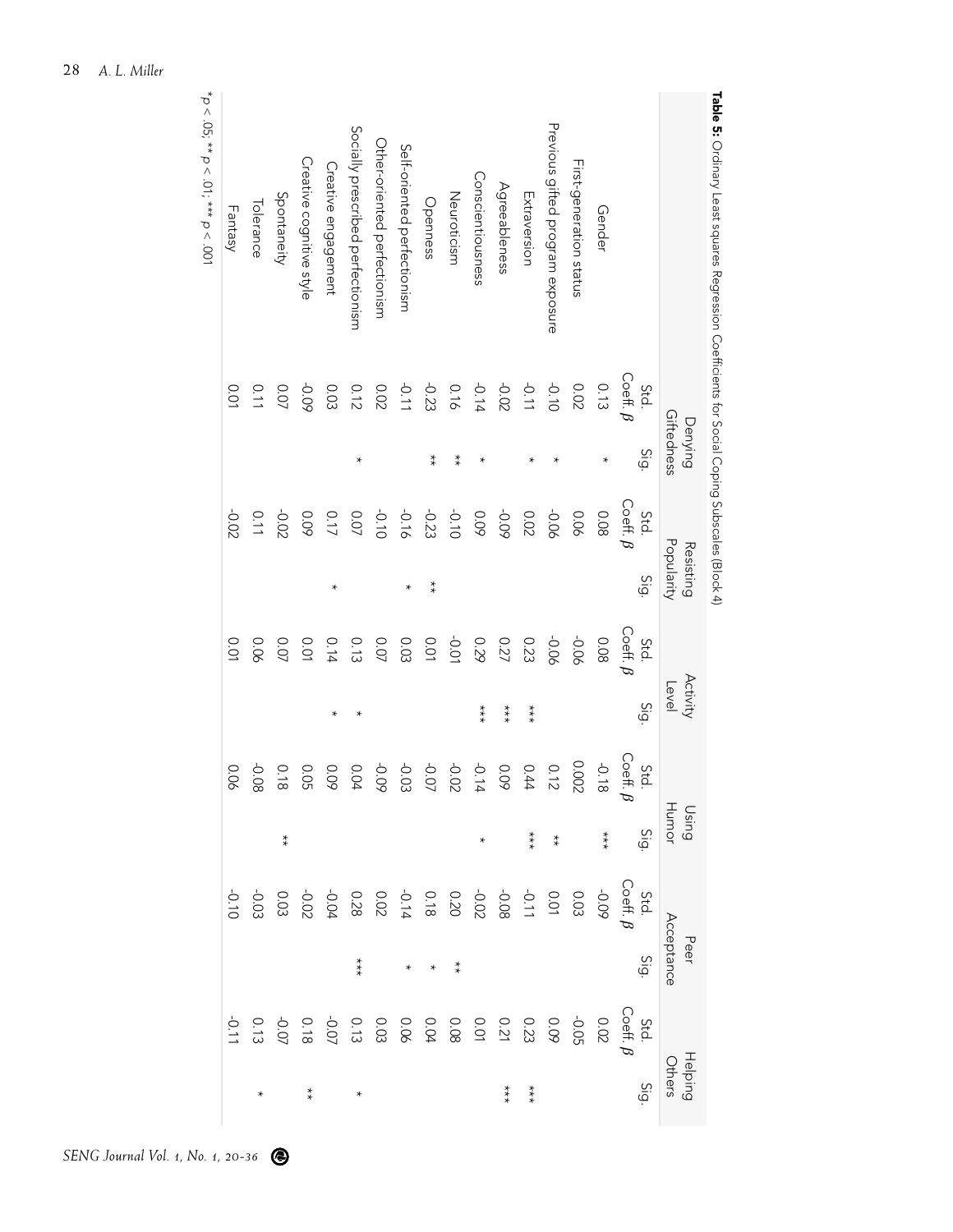are taking part in honors courses and have the option of living in an honors-only residence hall, they may feel less of a social stigma related to giftedness overall (Coleman & Cross, 1988) as well as more support from their intellectually similar peers (Perrone, et al., 2010).

The most frequently used strategies of honors college students were Helping Others, Peer Acceptance, and Activity Level, which suggests a more proactive approach to social stress and is similar to previous studies (using slightly different factors) that determined Social Interaction, Helping Others, and Activity Level as the most frequent strategies (Swiatek, 2001; Swiatek & Cross, 2007; Swiatek & Dorr, 1998). In general, assisting others with their coursework and getting involved in extracurricular activities and organizations will have positive outcomes not only for the students themselves but for others as well (Mayhew, Rockenbach, et al., 2016; Pascarella & Terenzini, 2005). The least frequently used strategies in this young adult population, Denying Giftedness and Using Humor, might be useful for students as they navigate the cliques and bullying of middle and high school, as was the case with the original scale and sample (Swiatek, 1995), but their prevalence seems to lessen in a higher education setting. This may also be why the Conformity subscale used in previous research with younger populations was not a stable factor. In a place where good grades and intelligence are more highly valued, students might be less afraid to show this aspect of themselves, or perhaps they have matured in terms of their self-confidence. They may also be able to more actively avoid others who still enforce the social stigma of giftedness, therefore lessening the need to engage in such strategies.

#### **Predictors of Social Coping Strategy Use**

While the different factor structure indicates some differences within the experiences of honors college students, there are some similarities between the findings from this study and previous research with younger populations. For instance, Swiatek and Cross (2007) found that males were more likely to use humor, while females were more likely to deny giftedness. This association was also true for the predictive models in this study. Furthermore, extraversion has been linked to using humor and socially based strategies (Swiatek & Cross, 2007). This finding was replicated here, with more extraverted individuals being more likely to engage in Using Humor, Activity Levels, and Helping Others. More extraverted individuals were also less likely to deny their giftedness.

In addition to extraversion, other personality traits were identified as closely related to many of the coping strategies exhibited by these gifted students. Students higher on Agreeableness were more likely to be higher on Activity Level and Helping Others. This finding makes sense from the context of Agreeableness and the desire for positive social interactions (Nezlek et al., 2011). Conscientious individuals were less likely to deny their giftedness and use humor, but more likely to focus on activity level. These students have a focus on accuracy and honesty, which may be why they do not want to deny their intellectual abilities but instead concentrate on being true to themselves through enjoyable structured activities. Those students higher on Neuroticism were more likely to deny giftedness and to concentrate on peer acceptance, which could be a reflection of selfdoubt and negativity. This association is a concern for these students, as this personality trait is generally linked to less positive psychological outcomes if found in excess (Roberts et al., 2007), particularly in the face of stress (Bolger & Zuckerman, 1995). Finally, those higher in Openness/Intellect were less likely to deny their giftedness and resist popularity, and more likely to focus on peer acceptance, which is a generally encouraging finding. These individuals seem to have embraced their abilities and are not actively denouncing their intellect or overly concerned with peer status systems, while still seeming to recognize the importance of positive interactions with others. This kind of realistic selfacceptance can contribute to psychological well-being (Garcia et al., 2014).

In looking at findings related to the various types of perfectionism and related coping strategies, the patterns seem to suggest that students who struggle with perfectionism may need some additional assistance in their approach to dealing with social stress. Those students identified as being higher in Self-Oriented Perfectionism were less likely to focus on Peer Acceptance. Certainly, it is encouraging that these students were not overly concerned with fitting in with others. However, these individuals were also less likely to resist popularity, which could mean that they still battle with social perceptions of their giftedness and see popularity as an aspect of "perfection" that they are seeking for themselves. Furthermore, it is not surprising that those students who are higher in Socially Prescribed Perfectionism, and therefore feel that others expect them to be perfect, are also focused on pleasing others through their social coping strategies. These students appear to be more likely to engage in helping others and participating in extracurricular activities, and also more likely to deny their giftedness and focus on peer acceptance. These students, who are already feeling social pressure to perform, might be at an increased risk for stress-induced burnout (Blaas, 2014), which can have a negative impact not only on their social interactions but on their academic performance as well.

There is previous support for the connection between humor and creativity in gifted students (Davis, 2004; Shade, 1991), as well as humor, intelligence, and creativity in general (Christensen et al., 2018; Kellner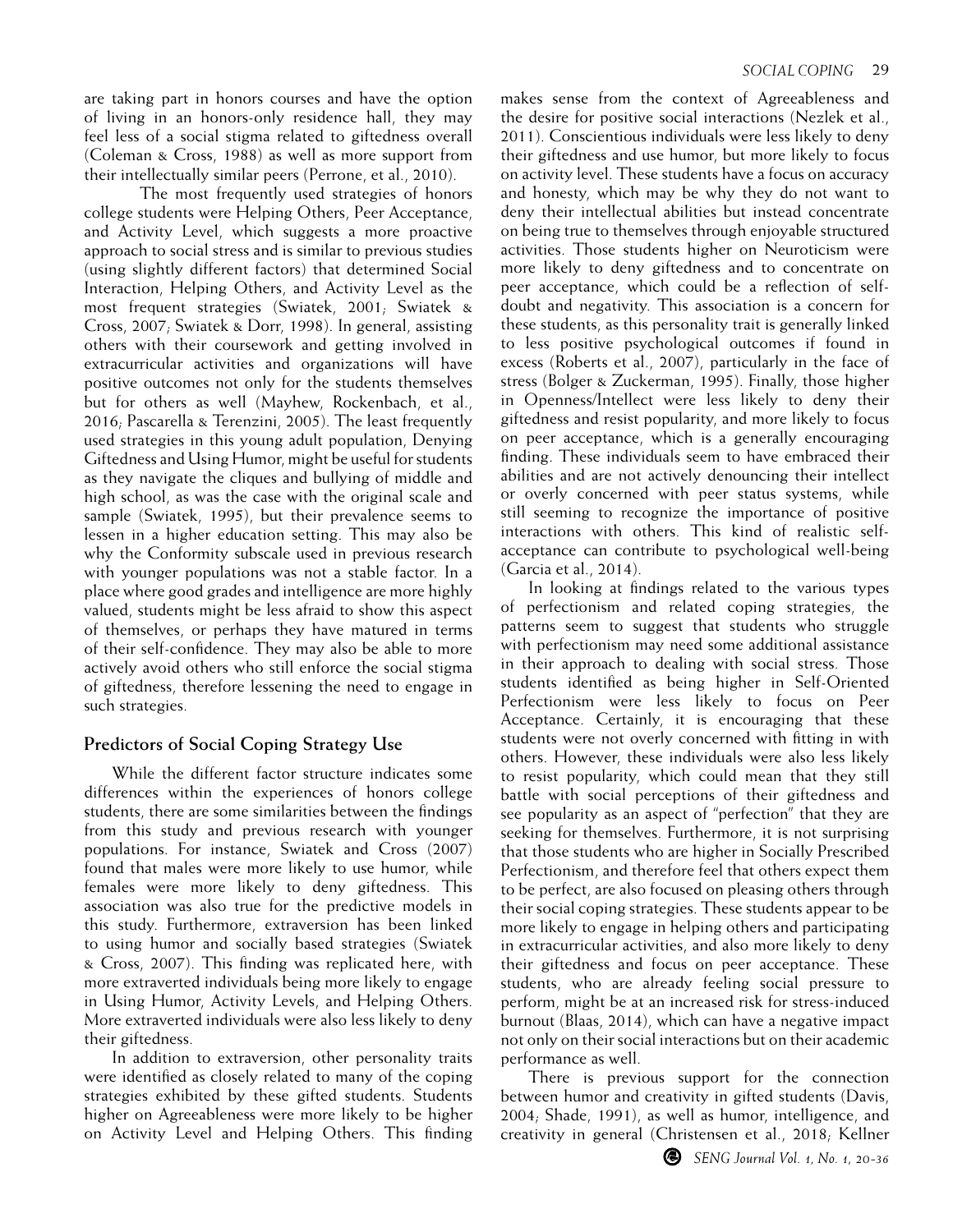& Benedek, 2017), and use of this coping strategy was found for the current sample. Specifically, Use of Humor as a social coping strategy was predicted by the creativity subscale of Spontaneity, which is comparable to "on-thespot" thinking skills needed for improvisation and humor production (Ruch & Heintz, 2018). Other components of creativity (Creative Engagement, Cognitive Style, and Tolerance) were also predictive of Activity Level and Helping Others, which are other somewhat expected relationships. Some creative endeavors are formally sponsored and/or group activities such as performing arts like music and drama, so the social interactions involved in these activities would be a good fit for gifted students who are incorporating these social coping strategies. Finally, the connection between creative engagement and resisting popularity also makes sense, as research suggests that individuals higher on creativity can also be more independent and willing to go against the crowd (Batey & Furnham, 2006).

One final interesting finding of note was that previous gifted program exposure was a positive predictor of Using Humor and a negative predictor of Denying Giftedness. Previous participation in gifted programming suggests that, since these students have already been identified as gifted during prior educational experiences, they may be more comfortable with this status and subsequently are more comfortable in showing their intellect. Given their prior gifted program experience, they might be applying a previously developed strategy into the "new" setting of higher education. In addition to any academic and intellectual benefits that might arise from receiving gifted programming exposure in elementary, middle, and/ or high school (Reis & Renzulli, 2010), these students may also have developed a positive coping strategy and then applied this humor approach once they reached college. Furthermore, the decreased likelihood of denying giftedness is not surprising given their previous educational experiences. The majority of study participants did report receiving some kind of gifted programming during their K-12 experience, although the amount and types differed. But if a student has been formally identified as gifted and participated in a greater amount of gifted programming, it makes sense that they are more likely to have accepted this label and perhaps even incorporated it into their sense of identity, compared with students who had less exposure to previous gifted programming.

#### **Implications for Practice**

*SENG Journal Vol. 1, No. 1, 20-36* Together these findings can be useful in the development of programming and interventions for helping honors college students deal with social stressors. Staff and administrators can encourage students to engage in creative outlets, and provide low-risk and non-evaluative instruction in areas such as music, dance, fine arts, improv, creative writing or journaling, or even graphic design, knitting/crochet, model building, and makeup artistry. Providing space and resources for students to engage in these various creative activities could provide support and encourage positive social interaction as well. For students who are more introverted and therefore less likely to engage in the more positive social coping strategies such as activity level and helping others, advisors could recommend participation in high-impact practices such as research with a faculty member or engagement in culminating projects in their academic discipline, which involve individual or one-on-one social interaction and may be less intimidating but are still associated with many positive outcomes (Kilgo et al., 2015; Kuh, 2008). Many honors colleges require a culminating senior thesis (Digby, 2005), but this could even be expanded into a series of summative cross-disciplinary or specialized projects to be completed at the end of each year rather than waiting until senior year. Another introvert-friendly program might be the creation of a "reading-for-pleasure" book club that would be a way for those less outgoing students to still participate in some structured social interaction while also engaging in a solitary activity. The non-evaluative element of this would also be ideal for perfectionists, as it would alleviate concern about any graded component and allow them to take part in reading for the enjoyment of the activity. For those students higher in neuroticism or perfectionism (or both), providing workshops on time and task management might help them deal with stress (while incorporating socialization during the workshop itself). The workshops could also emphasize the need for social support as part of daily or weekly planning, which could empower them with a sense of control and therefore alleviate overall stress as well. It may also be important to consider potential gender differences when making recommendations. Noldon and Sedlacek (1998) found that women in honors programs were more likely to express interests in community service and creative activities, while men were more interested in intramural sport participation as ways to develop connections with the campus community.

#### **Limitations & Future Research**

While there are several strengths of this study, some limitations should also be noted. One limitation involves the use of self-reported measures. Although this type of research has the advantage of increased sample size and ease of online data collection, responses to the measures may not always be completely objective. However, most studies looking at self-reports of students in higher education suggest that self-reports and actual abilities are positively related (Anaya, 1999; Hayek et al., 2002; Pike, 1995), and social desirability bias does not play a substantial role in their responses for surveys of basic cognitive and academic behaviors (Miller, 2012). Another potential issue with the existing instrument was that not all of the items directly address the motivation behind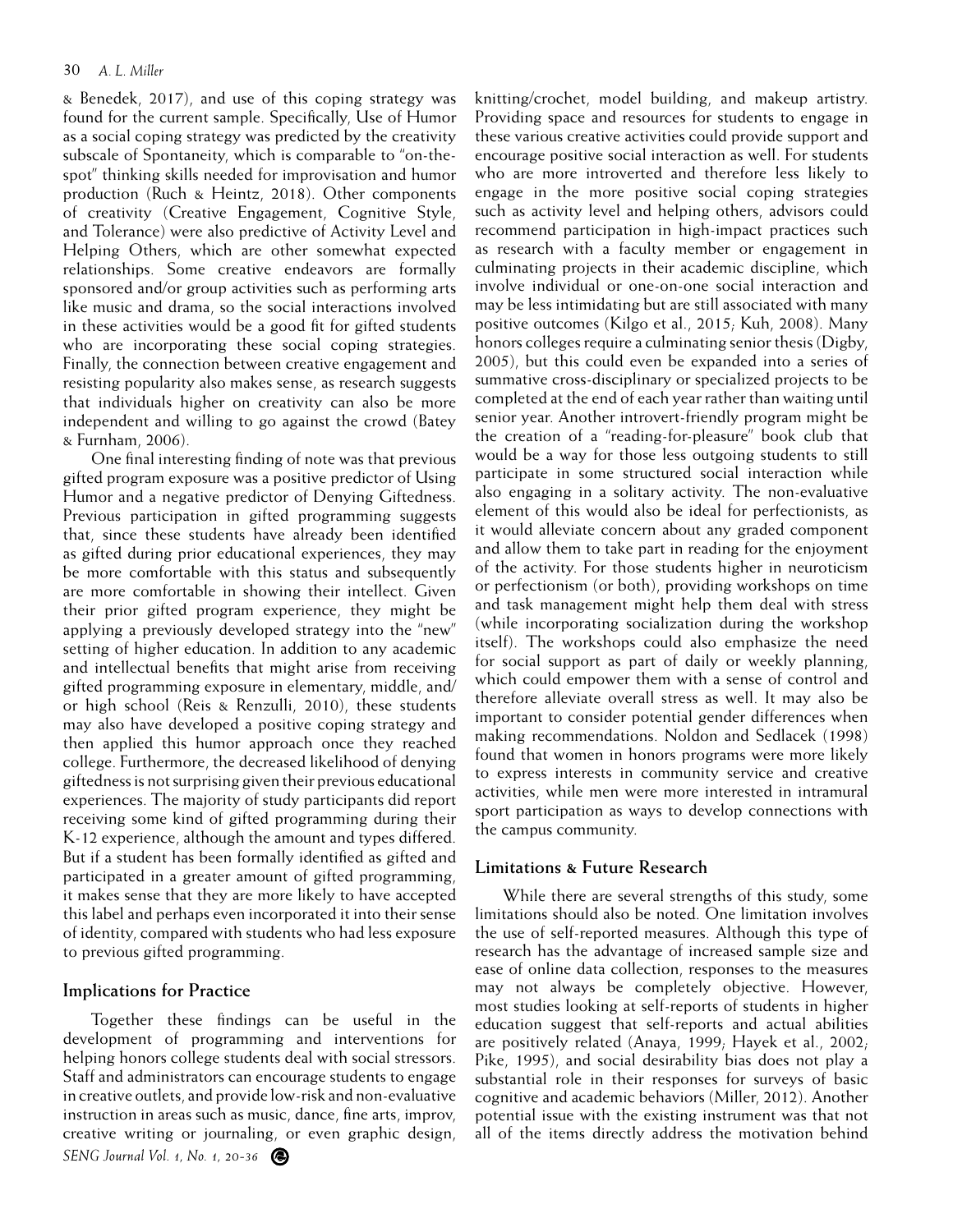the behaviors (such as humor and activity level) as way to cope with a giftedness stigma. Furthermore, the items only addressed existing strategies already identified in the literature, rather than discovering entirely new strategies. The lower response rate could be a potential source of bias in the sample, although previous research suggests that studies with lower response rates can still maintain adequate response representativeness (Fosnacht et al., 2017; Lambert & Miller, 2014).

Further research with more diverse and recent samples is needed. While representative of the honors college at this particular university, the sample was somewhat homogenous in terms of age and ethnicity and might not generalize to all high ability young adults. Furthermore, this research took place at a single institution, so research that includes high ability populations at other higher education institutions could also be beneficial. Another limitation involves the age of the data. Even before the COVID pandemic, research suggested an increase in anxiety and depression in college students (Lipson et al., 2019), and according to one recent survey, 95% of college students report negative mental health symptoms as a result of their experience during COVID-19 (Dennon, 2021). Given the general trends over the past decade, and the extreme disruption of the pandemic, it would be useful to replicate this study with newer and more diverse samples.

Additionally, for some of the models, there were relatively low standardized coefficients and percentages of explained variance, which suggests that there are many other factors not included in the analyses influencing the variables of interest. Qualitative approaches to the study of gifted student stress and coping may offer more nuanced insight into the social experiences of honors college students. In so doing, researchers may further understand the differences between middle/high school and college stress responses within this population. Future research might also include other related constructs, such as locus of control, self-esteem, or temperament in order to determine how these constructs relate to coping strategies. The sample is also considered high ability, rather than gifted, due to the admission requirements of the honors college, so there are some restrictions when comparing to previous research. Nevertheless, previous experiences in K-12 gifted programming for the majority of participants suggest there is quite a bit of overlap in these categorizations. Given these conceptual and methodological caveats, the results should be interpreted with caution.

## **Conclusions**

This study has several important implications for policy and practice in the administration of honors colleges. One notable finding is the need for a new factor structure when using the Social Coping Questionnaire with college students. The different factor structure indicates that the higher education experience differs substantially from the middle and high school experience, particularly regarding independence and control over social interactions. Consequently, honors college students seem to be experiencing the social stigma of giftedness in different ways than previously found in K-12 populations. Identifying these coping strategies and noting which ones are used by various types of students (as was done with the predictive models in this study), can help in advising and counseling them (Rimm, 2002). For honors college students facing the pressures of an academically rigorous environment, knowledge of coping skills can contribute to their well-being. These findings, in turn, may assist educators in designing targeted interventions for students to develop positive social coping strategies and creating optimal environments for honors college students. Acknowledging how psychological traits relate to social coping for these high ability students paints a better picture of their educational and personal experience and provides a context to better serve this population in the future.

## **References**

Amabile, T.M. (1996). *Creativity in context*. Westview.

- Anaya, G. (1999). College impact on student learning: Comparing the use of self-reported gains, standardized test scores, and college grades. *Research in Higher Education, 40*(5), 499-526. https://doi.org/10.1023/A:1018744326915
- Baer, J. (2012). Domain specificity and the limits of creativity theory. *The Journal of Creative Behavior, 46*(1), 16-29. https://doi. org/10.1002/jocb.002
- Batey, M., & Furnham, A. (2006). Creativity, intelligence, and personality: A critical review of the scattered literature. *Genetic, Social, and General Psychology Monographs, 132*(4), 355-429. https://doi.org/10.3200/MONO.132.4.355-430
- Benet-Martínez, V., & John, O. P. (1998). Los Cinco Grandes across cultures and ethnic groups: Multitrait-multimethod analyses of the Big Five in Spanish and English. *Journal of Personality and Social Psychology, 75*(3), 729-750. https://doi.org/10.1037/0022- 3514.75.3.729
- Berk, L. E. (2009). *Development through the lifespan* (5th ed.). Allyn and Bacon.
- Blaas, S. (2014). The relationship between social-emotional difficulties and underachievement of gifted students. *Journal of Psychologists and Counsellors in Schools, 24*(2), 243-255. https://doi.org/10.1017/jgc.2014.1

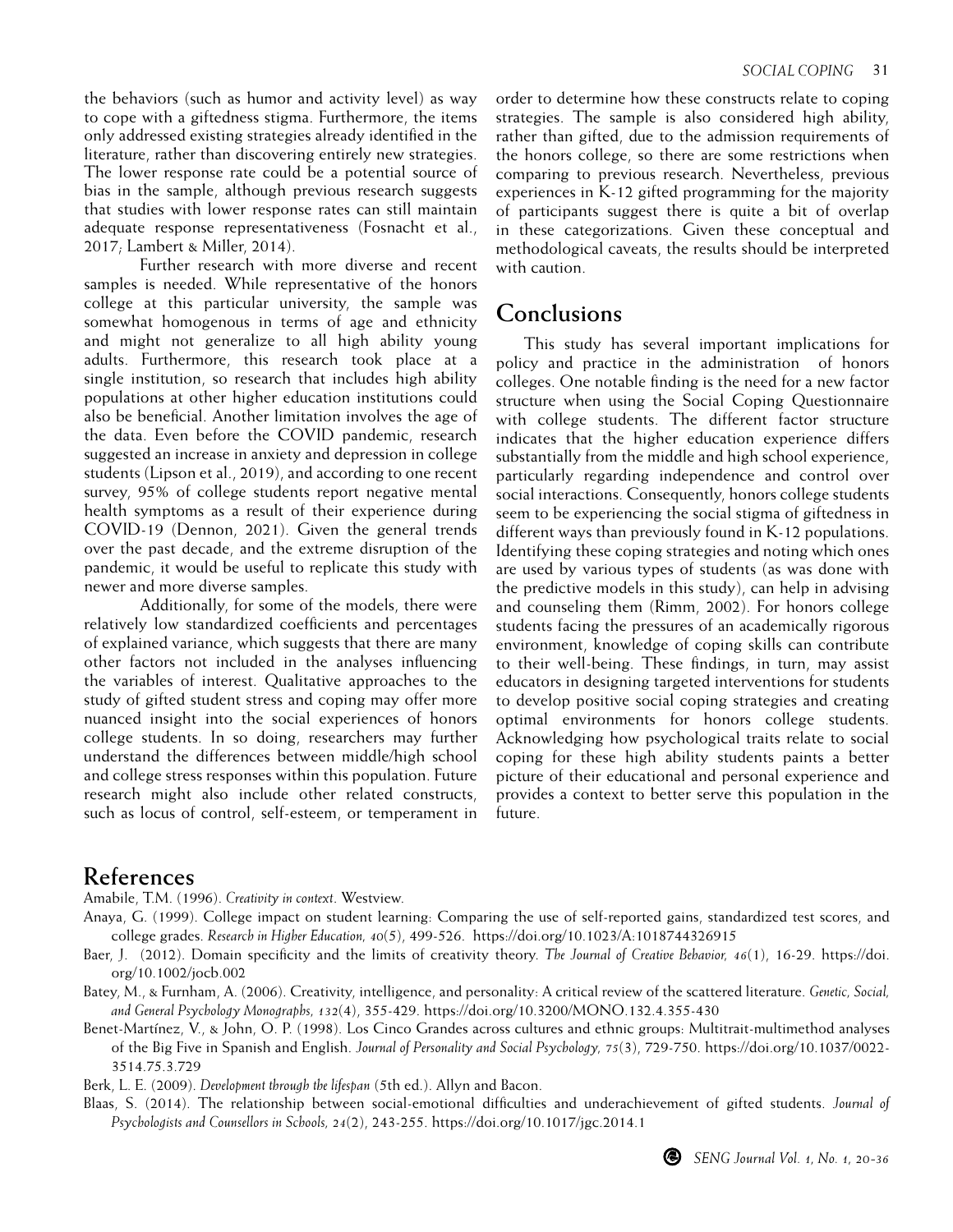- Blatt, S. J. (1995). The destructiveness of perfectionism: Implications for the treatment of depression. *American Psychologist, 50*(12), 1003-1020. https://doi.org/10.1037/0003-066X.50.12.1003
- Bolger, N., & Zuckerman, A. (1995). A framework for studying personality in the stress process. *Journal of Personality and Social Psychology, 69*(5), 890-902. https://doi.org/10.1037/0022-3514.69.5.890
- Brown, R.T. (1989). Creativity: What are we to measure? In J.A. Glover, R. R. Ronning, & C.R. Reynolds (Eds.), *Handbook of creativity* (pp. 3-32). Plenum Press.
- Carman, C. A. (2013). Comparing apples and oranges: Fifteen years of definitions of giftedness in research. *Journal of Advanced Academics, 24*(1), 52-70. https://doi.org/10.1177/1932202X12472602
- Chan, D. W. (2003). Dimensions of emotional intelligence and their relationships with social coping among gifted adolescents in Hong Kong. *Journal of Youth and Adolescence, 32*(6), 409-418. https://doi.org/10.1023/A:1025982217398
- Chan, D. W. (2004). Social coping and psychological distress among Chinese gifted students in Hong Kong. *Gifted Child Quarterly, 48*(1), 30-41. https://doi.org/10.1177/001698620404800104
- Chan, D. W. (2005). The structure of social coping among Chinese gifted children and youths in Hong Kong. *Journal for the Education of the Gifted, 29*(1), 8-29. https://doi.org/10.1177/016235320502900102
- Chan, D. W. (2006). Emotional intelligence, social coping, and psychological distress among Chinese gifted students in Hong Kong. *High Ability Studies, 16*(2), 163-178. https://doi.org/10.1080/13598130600617589
- Chang, E. C. (2000). Perfectionism as a predictor of positive and negative psychological outcomes: Examining a mediation model in younger and older adults. *Journal of Counseling Psychology, 47*(1), 18-26. https://doi.org/10.1037//0022-0167.47.1.18
- Christensen, A. P., Silvia, P. J., Nusbaum, E. C., & Beaty, R. E. (2018). Clever people: Intelligence and humor production ability. *Psychology of Aesthetics, Creativity, and the Arts, 12*(2), 136-143. https://doi.org/10.1037/aca0000109
- Cognard-Black, A. J., & Savage, H. (2016). Variability and similarity in honors curricula across institution size and type. *Journal of the National Collegiate Honors Council* – Online Archive. Paper 521. https://digitalcommons.unl.edu/nchcjournal/521/
- Cognard-Black, A. J., Smith, P. J., & Dove, A. L. (2017). Institutional variability in honors admissions standards, program support structures, and student characteristics, persistence, and program completion. *Journal of the National Collegiate Honors Council* – Online Archive. Paper 598. https://digitalcommons.unl.edu/nchcjournal/598/
- Cognard-Black, A. J., & Spisak, A. L. (2019). Creating a profile of an honors Student: A comparison of honors and non-honors students at public research universities in the United States. *Journal of the National Collegiate Honors Council* – Online Archive. Paper 623. https://digitalcommons.unl.edu/nchcjournal/623/
- Coleman, L. J. (2012). Lived experience, mixed messages, and stigma. In T. L. Cross & J. R. Cross (Eds.), *Handbook for counselors serving students with gifts and talents* (pp. 371-392). Prufrock Press.
- Coleman, L. J., & Cross, T. L. (1988). Is being gifted a social handicap? *Journal for the Education of the Gifted, 11*(4), 41-56. https://doi. org/10.1177/016235328801100406
- Coleman, L. J., & Cross, T. L. (2005). *Being gifted in school: An introduction to development, guidance, and teaching* (2nd ed.). Prufrock Press.
- Connor-Smith, J. K., & Flachsbart, C. (2007). Relations between personality and coping: A meta-analysis. *Journal of Personality and Social Psychology, 93*(6), 1080-1107. https://doi.org/10.1037/0022-3514.93.6.1080
- Costa, P. T., Jr., & McCrae, R. R. (1987). Validation of the five-factor model of personality across instruments and observers. *Journal of Personality and Social Psychology, 52*(1), 81-90. https://doi.org/10.1037/0022-3514.52.1.81
- Cross, J. R., O'Reilly, C., Kim, M., Mammadov, S., & Cross, T. L. (2015). Social coping and self-concept among young gifted students in Ireland and the United States: A cross-cultural study. *High Ability Studies, 26*(1), 39-61. https://doi.org/10.1080/135 98139.2015.1031881
- Cross, T. L., Coleman, L. J., & Stewart, R. A. (1993). The social cognition of gifted adolescents: An exploration of the stigma of giftedness paradigm. *Roeper Review, 16*(1), 37-40. https://doi.org/10.1080/02783199309553532
- Cross, T. L., Coleman, L. J., & Terhaar-Yonkers, M. (2014). The social cognition of gifted adolescents in schools: Managing the stigma of giftedness. *Journal for the Education of the Gifted, 37*(1), 30-39. https://doi.org/10.1177/0162353214521492
- Cross, T. L., & Swiatek, M. A. (2009). Social coping among academically gifted adolescents in a residential setting: A longitudinal study. *Gifted Child Quarterly, 53*(1), 25-33. https://doi.org/10.1177/0016986208326554
- Csikszentmihalyi, M. (1996). *Creativity: Flow and the psychology of discovery and invention.* Harper Collins.
- Davis, G. (2004). *Creativity is forever* (5th ed.). Kendall Hunt.
- Davis, S. F., & Palladino, J. J. (2000). *Psychology* (3rd ed.). Prentice Hall.
- Dean, S. R. (2019). Understanding the development of honors students' connections with faculty. *Journal of the National Collegiate Honors Council, 20*(1), 107-121
- Dennon, A. (2021, April 11). Over 9 in 10 college students report mental health impacts from COVID-19. *Best Colleges*. Available online: https://www.bestcolleges.com/research/college-mental-health-impacts-from-covid-19/
- Digby, J. (2005). Peterson's honors programs: The official guide of the National Collegiate Honors Council (4th ed.). Peterson's.
- Eddles-Hirsch, K., Vialle, W., McCormick, J., & Rogers, K. (2012). Insiders or outsiders: The role of social context in the peer relations of gifted students. *Roeper Review, 34*(1), 53-62. https://doi.org/10.1080/02783193.2012.627554

*SENG Journal Vol. 1, No. 1, 20-36*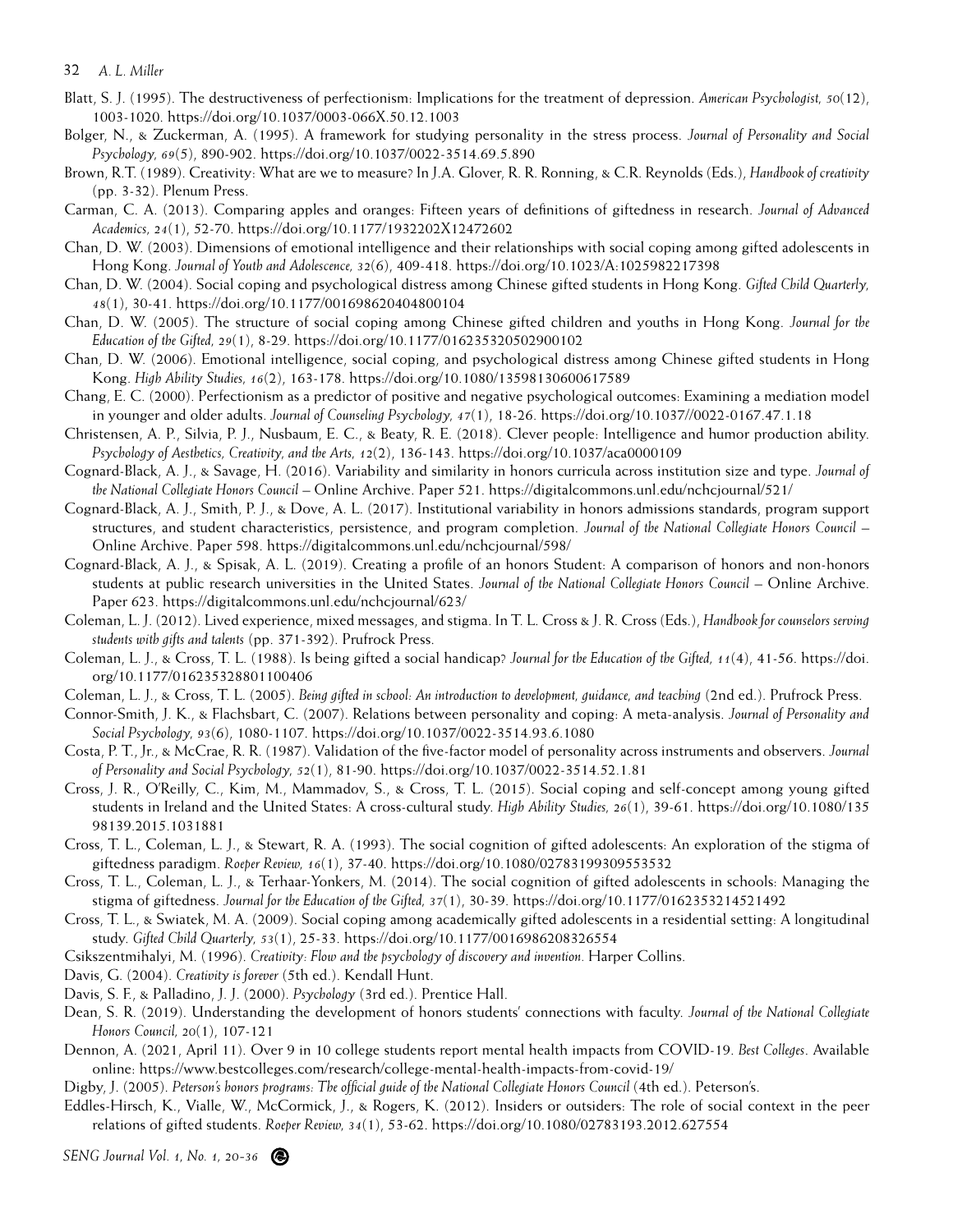Fischer, D. (1996, September 16). The new honors programs. *U.S. News and World Report, 121*, 108-110. https://eric.ed.gov/?id=EJ541271 Flett, G. L., & Hewitt, P. L. (2002). Perfectionism: Theory, research, and treatment. American Psychological Association.

- Ford, M. A. (1989). Students' perceptions of affective issues impacting the social emotional development and school performance of gifted/talented youngsters. *Roeper Review, 11*(3), 131-134. https://doi.org/10.1080/02783198909553188
- Fosnacht, K., Sarraf, S., Howe, E., & Peck, L. (2017). How important are high response rates for college surveys? *The Review of Higher Education, 40*(2), 245-265. https://doi.org/10.1353/rhe.2017.0003
- Foust, R. C., Rudasill, K. M., & Callahan, C. M. (2006). An investigation into the gender and age differences in the social coping of academically advanced students. *Journal of Advanced Academics, 18*(1), 60-80. https://doi.org/10.4219/jaa-2006-346
- Frost, D. M. (2011). Social stigma and its consequences for the socially stigmatized. *Social and Personality Psychology Compass, 5*(11), 824-839. https://doi.org/10.1111/j.1751-9004.2011.00394.x
- Furtwengler, S. R. (2015). Effects of participation in a post-secondary honors program with covariate adjustment using propensity score. *Journal of Advanced Academics, 26*(4), 274-293. https://doi.org/10.1177/1932202X15603365
- Garcia, D., Al Nima, A., & Kjell, O. N. E. (2014). The affective profiles, psychological well-being, and harmony: Environmental mastery and self-acceptance predict the sense of a harmonious life. *PeerJ, 2*(259), 1-21. https://doi.org/10.7717/peerj.259
- Gough, H.G. (1979). A creative personality scale for the Adjective Check List. *Journal of Personality and Social Psychology, 37*(8), 1398- 1405. https://doi.org/10.1037/0022-3514.37.8.1398
- Greenspon, T. S. (2000). "Healthy perfectionism" is an oxymoron! *The Journal of Secondary Gifted Education, 11*(4), 197-208. https:// doi.org/10.4219/jsge-2000-631
- Guignard, J. H., Kermarrec, S., Tordjman, S. (2016). Relationships between intelligence and creativity in gifted and non-gifted children. *Learning and Individual Differences, 52*, 209-215. https://doi.org/10.1016/j.lindif.2015.07.006
- Hatzenbuehler, M. L., Phelan, J. C., & Link, B. G. (2013). Stigma as a fundamental cause of population health inequalities. American *Journal of Public Health, 103*(5), 813-821. https://ajph.aphapublications.org/doi/10.2105/AJPH.2012.301069
- Hayek, J. C., Carini, R. M., O'Day, P. T., & Kuh, G. D. (2002). Triumph or tragedy: Comparing student engagement levels of members of Greek-letter organizations and other students. *Journal of College Student Development, 43*, 643-663. https://muse.jhu. edu/journal/238
- Henfield, M. S., Woo, H., Lin, Y.-C., & Rausch, M. A. (2014). Too smart to fail: Perceptions of Asian American students' experiences in a collegiate honors program. *Gifted Child Quarterly, 58*(2), 137-148. https://doi.org/10.1177/0016986214521659
- Hewitt, P. L. & Flett, G. L. (1991). Perfectionism in the self and social contexts: Conceptualization, assessment, and association with psychopathology. *Journal of Personality and Social Psychology, 60*(3), 456-470. https://doi.org/10.1037/0022-3514.60.3.456
- John, O. P., Donahue, E. M., & Kentle, R. L. (1991). *The "Big Five" Inventory*: Versions 4a and 54. University of California, Berkeley, Institute of Personality and Social Research. https://doi.org/10.1037/t07550-000
- John, O. P., & Srivastava, S. (1999). The Big Five trait taxonomy: History, measurement, and theoretical perspectives. In L. A. Pervin & O. P. John (Eds.), *Handbook of personality: Theory and research* (pp. 102-138). Guilford Press.
- Johnson, M., Walther, C., & Medley, K. J. (2018). Perceptions of advisors who work with high-achieving students. *Journal of the National Collegiate Honors Council* --Online Archive, 571, 105-124. https://digitalcommons.unl.edu/nchcjournal/571/
- Jung, J. Y., McCormick, J., & Gross, M. U. M. (2012). The forced choice dilemma: A model incorporating idiocentric/allocentric cultural orientation. *Gifted Child Quarterly, 56*(1), 15-24. https://doi.org/10.1177/0016986211429169
- Kaiser, H. F. (1974). An index of factorial simplicity. *Psychometrika, 39*(1), 31-36. https://doi.org/10.1007/BF02291575
- Kellner, R., & Benedek, M. (2017). The role of creative potential and intelligence for humor production. *Psychology of Aesthetics, Creativity, and the Arts, 11*(1), 52-58. https://doi.org/10.1037/aca0000065
- Kelly, K. E. (2004). A brief measure of creativity among college students. *College Student Journal, 38*(4), 594-596.
- Kilgo, C. A., Sheets, J. K. E., & Pascarella, E. T. (2015). The link between high-impact practices and student learning: Some longitudinal evidence. *Higher Education, 69*(4), 509-525. https://doi.org/10.1007/s10734-014-9788-z
- Kline, P. (1994). *An easy guide to factor analysis.* Routledge.
- Kuh, G. D. (2008). High-impact educational practices: *What they are, who has access to them, and why they matter.* Association of American Colleges and Universities.
- Lambert, A. D., & Miller, A. L. (2014). Lower response rates on alumni surveys might not mean lower response representativeness. *Educational Research Quarterly, 37*(3), 40-53.
- Lee, S. Y., Olszewski-Kubilius, P., Thomson, D. (2012). The social competence of highly gifted math and science adolescents. *Asia Pacific Education Review, 13*(2), 185-197. https://doi.org/10.1007/s12564-012-9209-x Link, B. G., & Phelan, J. C. (2006). Stigma and its public health implications. Lancet, 367(9509), 528529. https://doi.org/10.1016/S0140-6736(06)68184-1
- Lipson, S. K., Lattie, E. G., & Eisenberg, D. (2019). Increased rates of mental health service utilization by US college students: 10 year population-level trends (2007-2017). *Psychiatric Services, 70*(1), 60-63. https://doi.org/10.1176/appi.ps.201800332
- Major, B., & O'Brien, L. T. (2005). The social psychology of stigma. *Annual Review of Psychology, 56*, 393-421. https://doi.org/10.1146/ annurev.psych.56.091103.070137

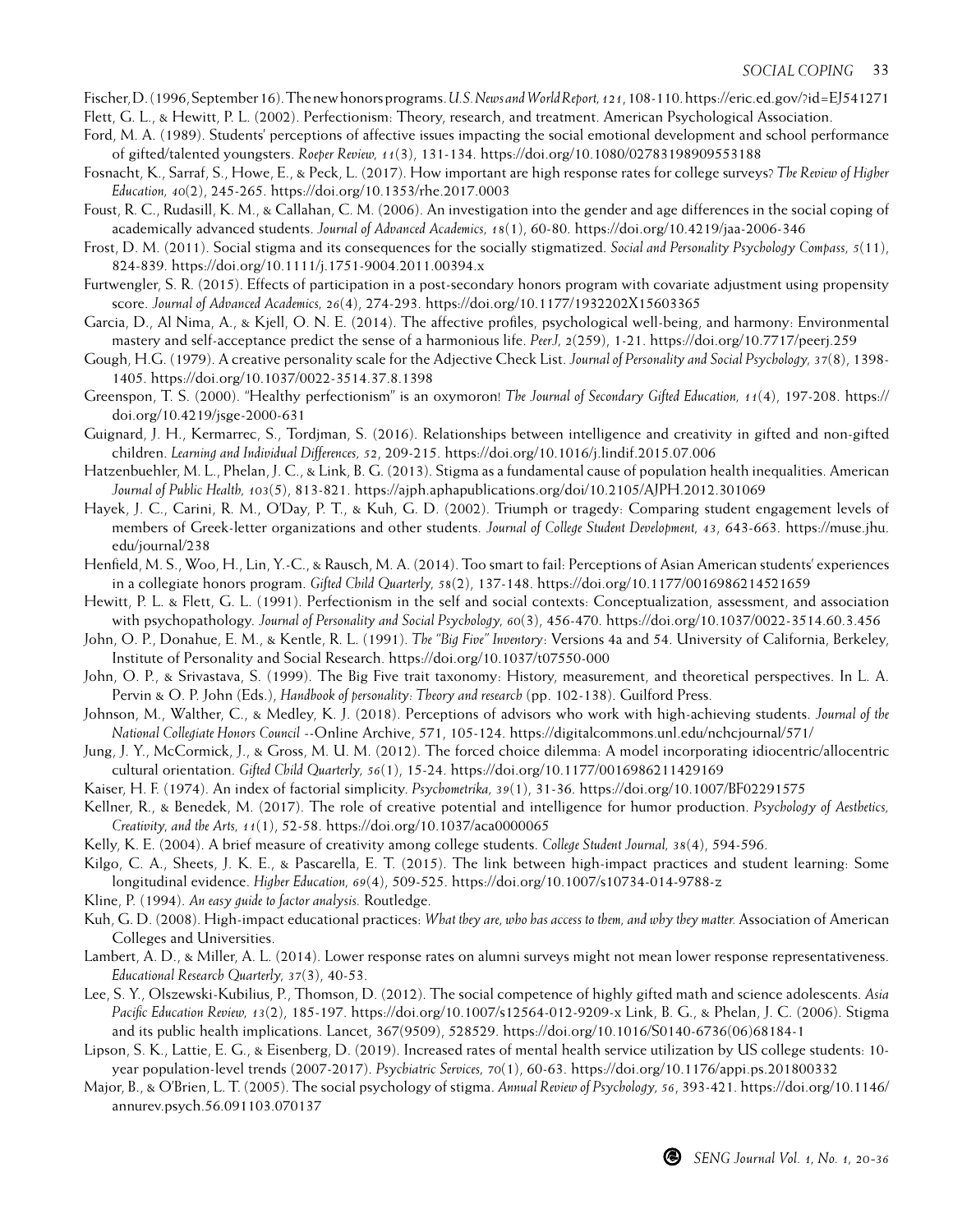- Mammadov, S., Hertzog, N. B., & Mun, R. U. (2018). An examination of self-determination within alumni of an early college entrance program. *Journal for the Education of the Gifted, 41*(3), 273-291. https://doi.org/10.1177/0162353218781745
- Manor-Bullock, R., Look, C., & Dixon, D. N. (1995). Is giftedness socially stigmatizing? The impact of high achievement on social interactions. *Journal for the Education of the Gifted, 18*(3), 319-338. https://doi.org/10.1177/016235329501800307
- Mayhew, M. J., Rockenbach, A. N., Bowman, N. A., Seifert, T. A., & Wolniak, G. C. (2016). *How college affects students, volume 3: 21st century evidence that higher education works.* Jossey-Bass.
- Mayhew, M. J., Selznick, B. S., Lo, M. A., & Vassallo, S. J. (2016). Take it personally: Incorporating personality traits as input covariates in college impact research. *Journal of College Student Development, 57*(7), 880-885. https://doi.org/10.1353/csd.2016.0084 McMillan, J. H., & Schumacher, S. (2001). *Research in education: A conceptual introduction* (5th ed.). Longman.
- Miller, A. L. (2012). Investigating social desirability bias in student self-report surveys. *Educational Research Quarterly, 36*(1), 30-47.
- Miller, A. L. (2016). Connecting creativity and giftedness: Do high-ability populations have an advantage? In G. Moneta & J. Rogaten (Eds.), *Psychology of creativity: Cognitive, emotional, and social processes* (pp. 83-98). Nova Publications.
- Miller, A. L., & Dumford, A. D. (2018). Do high achieving students benefit from honors college participation? A look at student engagement for first-year students and seniors. *Journal for the Education of the Gifted, 41*(3), 217-241. https://doi. org/10.1177/016235321878175
- Miller, A. L., Silberstein, S. M., & BrckaLorenz, A. (2021). Teaching honors courses: Perceptions of engagement from the faculty perspective. *Journal of Advanced Academics, 32*(1), 3-27. https://doi.org/10.1177/1932202X20938021
- Miller, A. L. & Speirs Neumeister, K. L. (2012). Multiple variables for predicting creativity in high ability adults. *Advanced Development Journal, 13*, 84-102.
- Murdock, M. C., & Ganim, R. M. (1993). Creativity and humor: Integration and incongruity. *Journal of Creative Behavior, 27*(1), 57-70. https://doi.org/10.1002/j.2162-6057.1993.tb01387.x
- Nezlek, J. B., Derks, P. L., & Simanski, J. (2021). Relationships between everyday use of humor and daily experience. *HUMOR, 34*(1), 21-39. https://doi.org/10.1515/humor-2020-0073
- Nezlek, J. B., Schütz, A., Schröder-Abé, M., & Smith, C. V. (2011). A cross-cultural study of relationships between daily social interaction and the Five-Factor Model of personality. *Journal of Personality, 79*(4), 811-840. https://doi.org/10.1111/j.1467- 6494.2011.00706.x
- Nicol, J. J., & Long, B. C. (2010). Creativity and perceived stress of female music therapists and hobbyists. *Creativity Research Journal, 9*(1), 1-10. https://doi.org/10.1207/s15326934crj0901\_1
- Noldon, D., & Sedlacek, W. E. (1998). Gender differences in attitudes, skills, and behaviors among academically talented university freshmen. *Roeper Review, 21*(2), 106-1069. https://doi.org/10.1080/02783199809553940
- O'Brien, T. B., & DeLongis, A. (1996). The interactional context of problem-, emotion, and relationship-focused coping: the role of the big five personality factors. *Journal of Personality, 64*(4), 775-813. https://doi.org/10.1111/j.1467-6494.1996.tb00944.x
- Overholser, J. C. (1992). Sense of humor when coping with life stress. *Personality and Individual Differences, 13*(7), 799-804. https://doi. org/10.1016/0191-8869(92)90053-R
- Parker, W. D. (1997). An empirical typology of perfectionism in academically talented children. *American Educational Research Journal, 34*(3), 545-562. https://doi.org/10.3102/00028312034003545
- Parker, W. D. (2002). Perfectionism and adjustment in gifted children. In P. L. Hewitt & G. L. Flett (Eds.). *Perfectionism: Theory, research, and treatment* (pp. 133-148). American Psychological Association.
- Parker, W. D. & Adkins, K. K. (1995). The incidence of perfectionism in honors and regular college students. *Journal of Secondary Gifted Education, 7*(1), 303-309. https://doi.org/10.1177/1932202X9500700103
- Pascarella, E. T. & Terenzini, P. T. (2005). *How college affects students: A third decade of research* (Vol. 2). Jossey-Bass.
- Perrone, K. M., Wright, S. L., Ksiazak, T. M., Crane, A. L., & Vannatter, A. (2010). Looking back on lessons learned: Gifted adults reflect on their experiences in advanced classes. *Roeper Review, 32*(2), 127-139. https://doi.org/10.1080/02783191003587918
- Pike, G. R. (1995). The relationship between self-reports of college experiences and achievementtest scores. *Research in Higher Education, 36*(1), 1-21. https://doi.org/10.1007/BF02207764
- Plominski, A. P., & Burns, L. R. (2018). An investigation of student psychological wellbeing: Honors versus nonhonors undergraduate education. *Journal of Advanced Academics, 29*(1), 5-28. https://doi.org/10.1177/1932202X17735358
- Plucker, J.A. (1998). Beware of simple conclusions: The case for content generality of creativity. *Creativity Research Journal, 11*(2), 179-182. https://doi.org/10.1207/s15326934crj1102\_8
- Reichert, N. L. (2007). The honors community: Furthering program goals by securing honors housing. *Honors in Practice*  Online Archive. Paper 38. https://digitalcommons.unl.edu/nchchip/38/
- Reis, S. M. & Renzulli, J. S. (2010). Is there still a need for gifted education? An examination of current research. *Learning and Individual Differences, 20*(4), 308-317. https://doi.org/10.1016/j.lindif.2009.10.012
- Rice, K. G., Leever, B. A., Christopher, J., & Porter, J. D. (2006). Perfectionism, stress, and social (dis)connection: A short-term study of hopelessness, depression, and academic adjustment among honors students. *Journal of Counseling Psychology, 53*(4), 524- 534. https://doi.org/10.1037//0022-0167.53.4.524

*SENG Journal Vol. 1, No. 1, 20-36*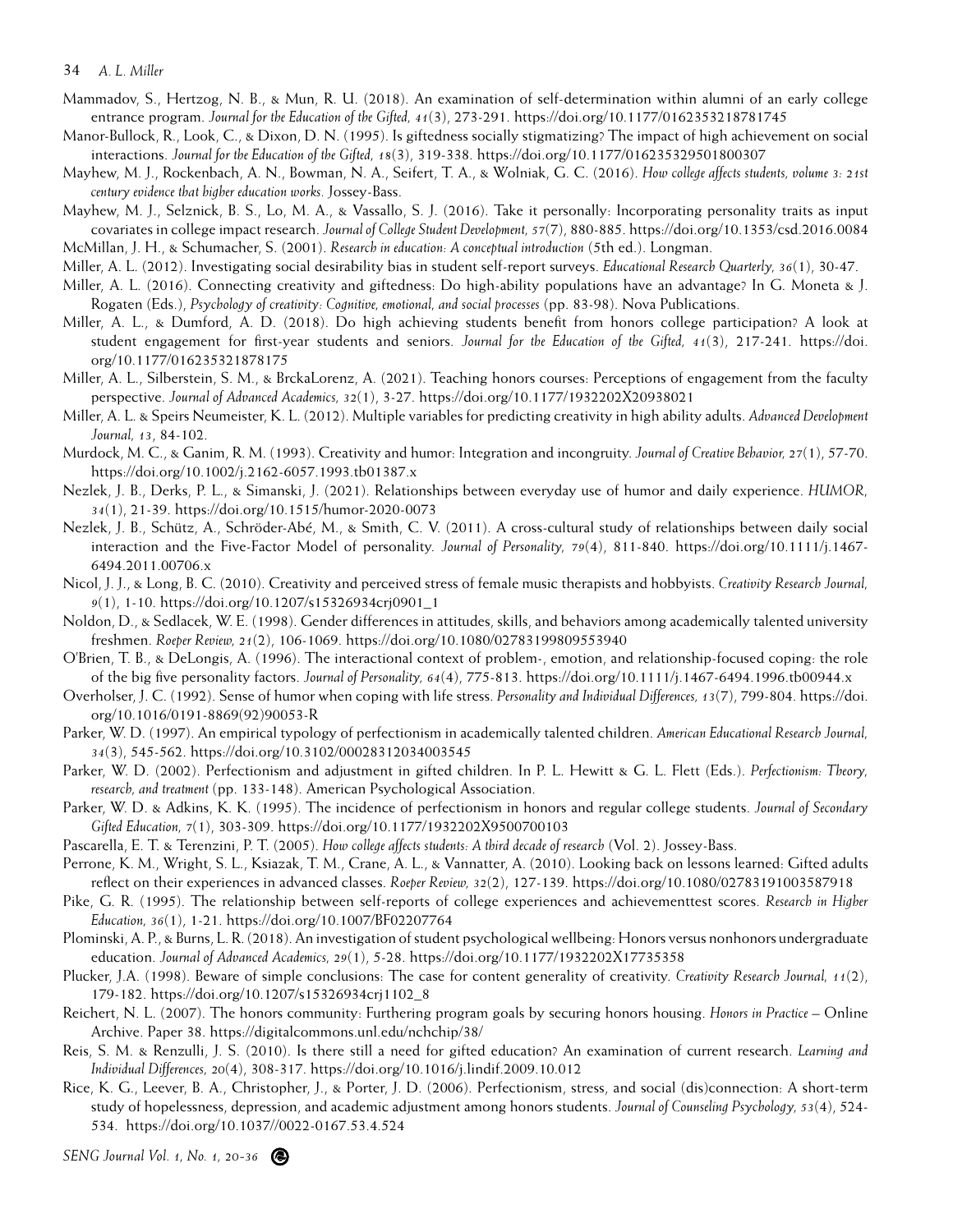- Rimm, S. (2002). Peer pressures and social acceptance of gifted students. In M. Neihart, S. M. Reis, N. M. Robinson, & S. M. Moon (Eds.), *The social and emotional development of gifted children: What do we know* (pp. 13-18). National Association for Gifted Children.
- Rinn, A. N. (2007). Effects of programmatic selectivity on the academic achievement, academic self-concepts, and aspirations of gifted college students. *Gifted Child Quarterly, 51*(3), 232-245. https://doi.org/10.1177/0016986207302718
- Rinn, A. N. (2008). Pre-college experiences and characteristics of gifted students. In L. Clark, & J. Zubizarreta (Eds.), *Inspiring exemplary teaching and learning: Perspectives on teaching academically talented college students* (pp. 9-17). National Collegiate Honors Council.
- Rinn, A. N., & Plucker, J. A. (2004). We recruit them, but then what? The educational and psychological experiences of academically talented undergraduates. *Gifted Child Quarterly, 48*(1), 54-67. https://doi.org/10.1177/001698620404800106
- Rinn, A. N., & Plucker, J. A. (2019). High-ability college students and undergraduate honors programs: A systematic review. *Journal for the Education of the Gifted, 4*2(3), 187-215. https://doi.org/10.1177/0162353219855678
- Roberts, B. W., Kuncel, N. R., Shiner, R., Caspi, A., & Goldberg, L. R. (2007). The power of personality: The comparative validity of personality traits, socioeconomic status, and cognitive ability for predicting important life outcomes. *Perspectives on Psychological Science, 2*(4), 313-345. https://doi.org/10.1111/j.1745-6916.2007.00047.x
- Roberts, S. M., & Lovett, S. B. (1994). Examining "F" in gifted: Academically gifted
- adolescents' physiological and affective responses to scholastic failure. *Journal for the Education of the Gifted, 17*(3), 241-259. https://doi. org/10.1177/016235329401700304
- Ruch, W., & Heintz, S. (2018). Humor production and creativity: Overview and recommendations. In S. R. Luria, J. Baer, & J. C. Kaufman (Eds.), *Creativity and humor: Explorations in creativity research* (pp. 1-42). Academic Press.
- Rudasill, K. M., Foust, R. C., & Callahan, C. M. (2007). The social coping questionnaire: An
- examination of its structure with an American sample of gifted adolescents. *Journal for the Education of the Gifted, 30*(3), 353-371. https:// doi.org/10.1177/016235320703000304
- Runco, M. A. (1987). The generality of creative performance in gifted and nongifted children. *Gifted Child Quarterly, 31*(3), 121-125. https://doi.org/10.1177/001698628703100306.
- Runco, M.A., & Jaeger, G.J. (2012). The standard definition of creativity. Creativity Research Journal, 24(1), 92-96. https://doi.or g/10.1080/10400419.2012.650092
- Runco, M.A., Plucker, J.A., & Lim, W. (2001). Development and psychometric integrity of a measure of ideational behavior. Creativity Research Journal, 13(3-4), 393-400. https://doi.org/10.1207/S15326934CRJ1334\_16
- Schneider, M., Voracek, M., & Tran, U. S. (2018). "A joke a day keeps the doctor away?" Meta-analytical evidence of differential associations of habitual humor styles with mental health. *Scandinavian Journal of Psychology, 59*(3), 289-300. https://doi. org/10.1111/sjop.12432
- Schuler, P. A. (2000). Perfectionism in the gifted adolescent. *Journal of Secondary Gifted Education, 11*(4), 183-196. https://doi. org/10.4219/jsge-2000-629
- Schuman, S. (2006). *Beginning in honors: A handbook.* National Collegiate Honors Council Monograph Series. Paper 7.
- Scott, R. I., Smith, P. J., & Cognard-Black, A. J. (2017). Demography of honors: The census of U.S. honors programs and colleges. *Journal of the National Collegiate Honors Council* – Online Archive. Paper 548. https://digitalcommons.unl.edu/nchcjournal/548/
- Sederberg, P. (2005). Characteristics of the contemporary Honors College: A descriptive analysis of a survey of NCHC member colleges. *Journal of the National Collegiate Honors Council* – Online Archive. Paper 180.
- Seifert, T. (2009). Honors programs. In B. Kerr (Ed.), Encyclopedia of giftedness, creativity, and talent (pp. 437-438). Sage.
- Seifert, T. A., Pascarella, E. T., Colangelo, N., & Assouline, S. G. (2007). The effects of honors program participation on experiences of good practices and learning outcomes. *Journal of College Student Development, 48*(1), 5-74. https://doi.org/10.1353/csd.2007.0007
- Shade, R. (1991). Verbal humor in gifted students and in students in the general population: A comparison of spontaneous mirth and comprehension. *Journal for the Education of the Gifted, 14*(2), 134-150. https://doi.org/10.1177/016235329101400203
- Shaunessy, E. & Suldo, S. M. (2010). Strategies used by intellectually gifted students to cope with stress during their participation in a high school International Baccalaureate program. *Gifted Child Quarterly, 54*(2), 127-137. https://doi. org/10.1177/0016986209355977
- Sherry, S. B., Hewitt, P. L., Flett, G., Lee-Baggley, D., Hall, P. (2007). Trait perfectionism and perfectionistic self-presentation in personality pathology. *Personality and Individual Differences, 42*(3), 477-490. https://doi.org/10.1016/j.paid.2006.07.026
- Sowa, C. J., & May, K. M. (1997). Expanding Lazarus and Folkman's paradigm to the social and emotional adjustment of gifted children and adolescents (SEAM). *Gifted Child Quarterly, 41*(2), 36-43. https://doi.org/10.1177/001698629704100205
- Speirs Neumeister, K. L. (2004). Factors influencing the development of perfectionism in gifted college students. *Gifted Child Quarterly, 48*(4), 259-274. https://doi.org/10.1177/001698620404800402
- Speirs Neumeister, K. L. (2017). Perfectionism in gifted students. In J. Stoeber (Ed.), *The psychology of perfectionism: Theory, research, applications* (pp. 134-154). Routledge.
- Stoeber, J., Otto, K., & Dalbert, C. (2009). Perfectionism and the big five: Conscientiousness predicts longitudinal increases in selforiented perfectionism. *Personality and Individual Differences, 47*(4), 363-368. https://doi.org/10.1016/j.paid.2009.04.004